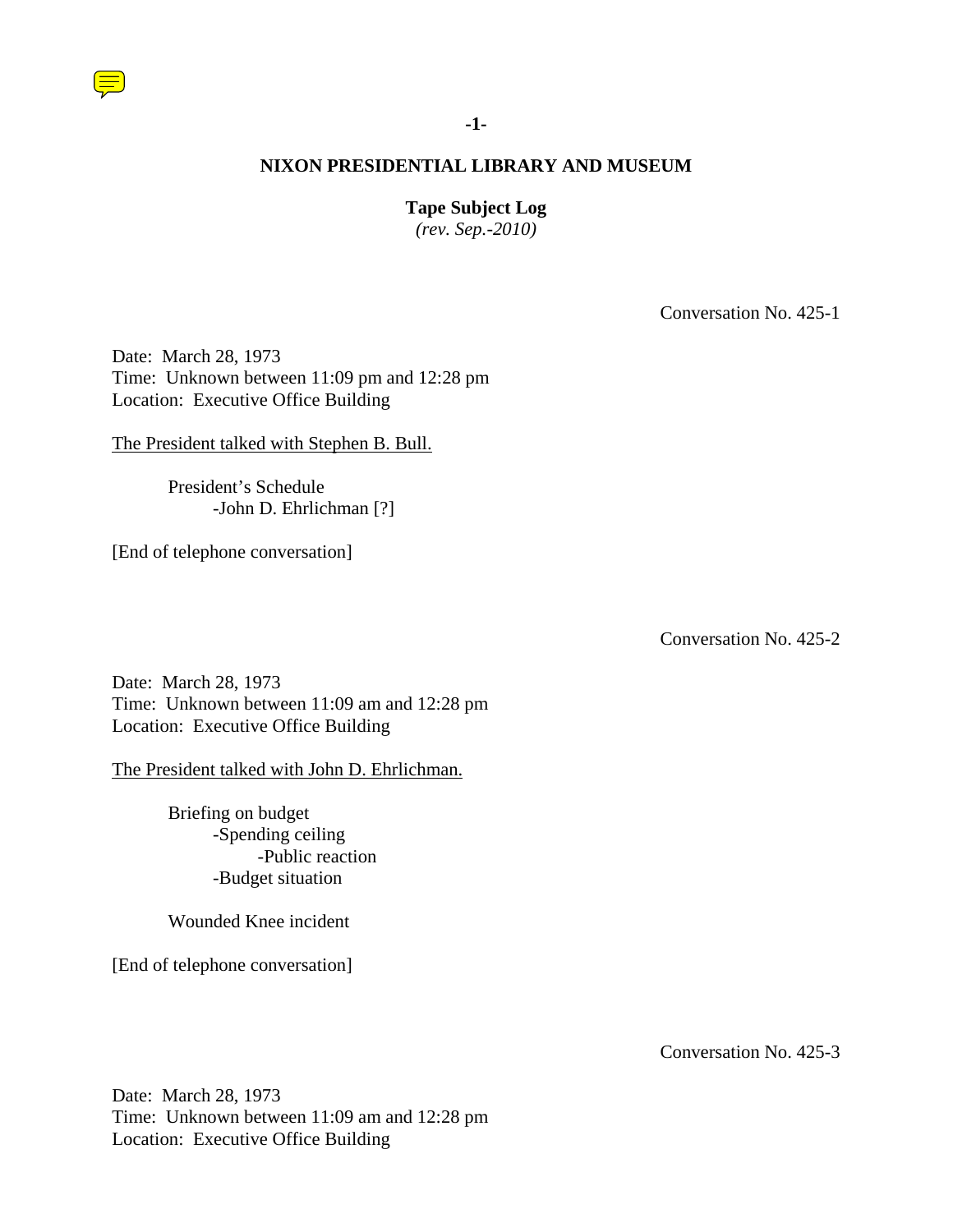## **-2-**

## **NIXON PRESIDENTIAL LIBRARY AND MUSEUM**

**Tape Subject Log**

*(rev. Sep.-2010)*

Conversation No. 425-3 (cont'd)

The President talked with Stephen B. Bull [?].

Request for checklist -Idea

Conversation No. 425-4

Date: March 28, 1973 Time: Unknown between 11:09 am and 12:28 pm Location: Executive Office Building

The President talked with the White House operator.

[See also Conversation No. 44-42]

Conversation No. 425-5

Date: March 28, 1973 Time: 12:28 pm - 12:30 pm Location: Executive Office Building

The President talked with Ronald L. Ziegler.

[See also Conversation No. 44-43]

Conversation No. 425-6

Date: March 28, 1973 Time: Unknown between 12:28 pm and 12:34 pm Location: Executive Office Building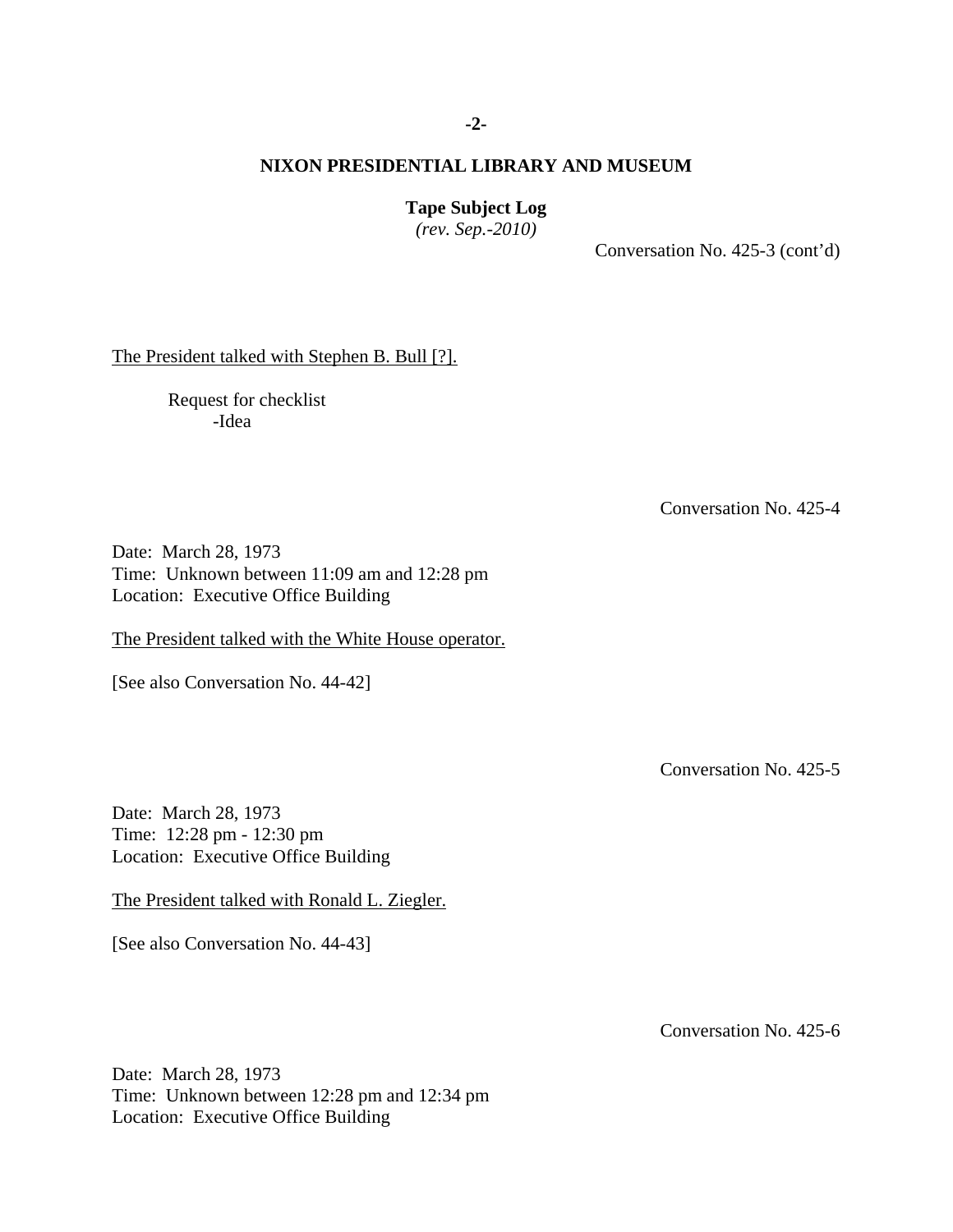**Tape Subject Log**

*(rev. Sep.-2010)*

Conversation No. 425-6 (cont'd)

The President talked with the White House operator.

[See also Conversation No. 44-44]

Conversation No. 425-7

Date: March 28, 1973 Time: Unknown between 12:28 pm and 12:34 pm Location: Executive Office Building

The President talked with the White House operator.

[See also Conversation No. 44-45]

Conversation No. 425-8

Date: March 28, 1973 Time: 12:34 pm - 12:35 pm Location: Executive Office Building

The President talked with Thelma C. ("Pat"). Nixon.

[See also Conversation No. 44-46]

Conversation No. 425-9

Date: March 28, 1973 Time: 12:35 pm - 12:36 pm Location: Executive Office Building

The President talked with Stephen B. Bull.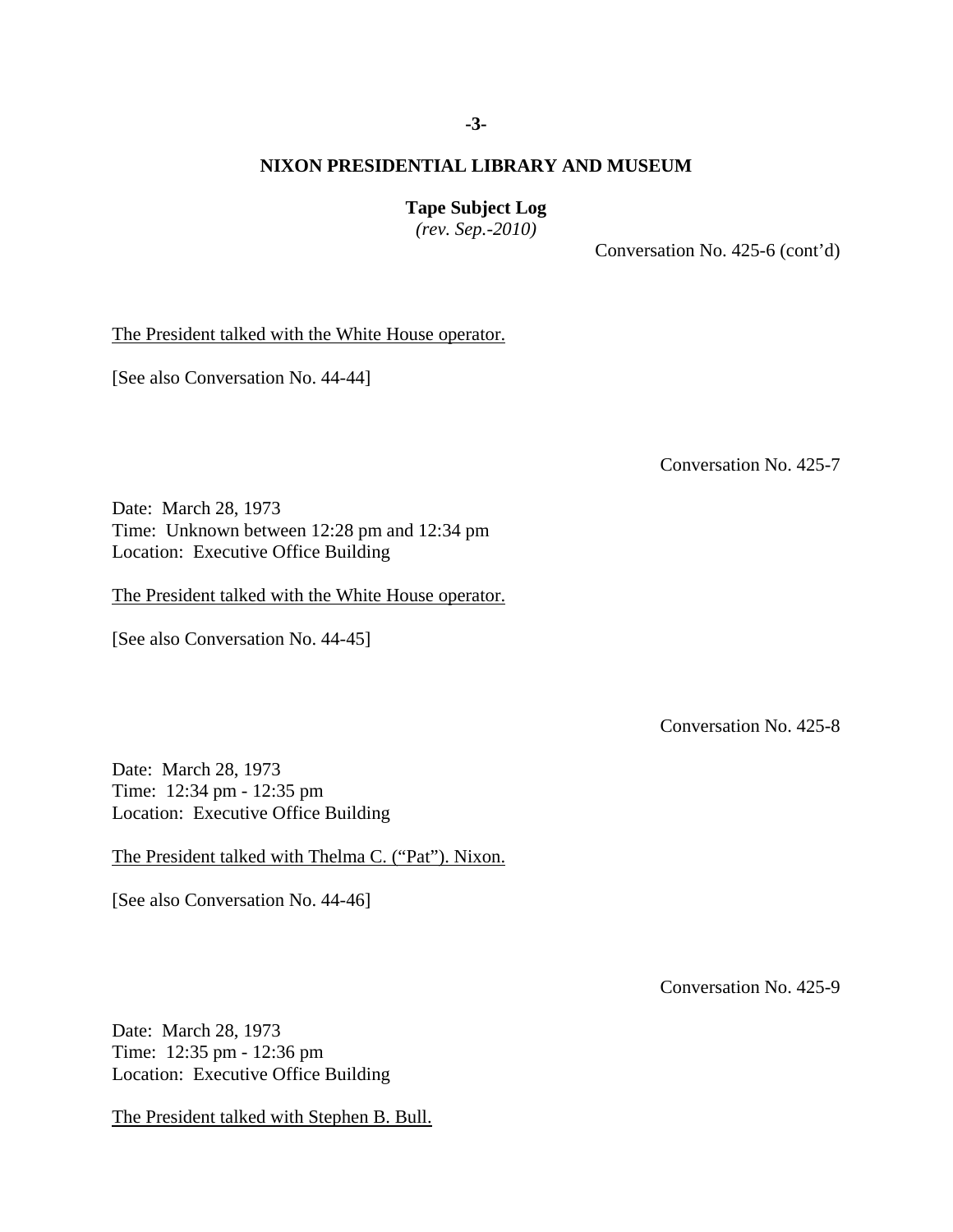## **-4-**

## **NIXON PRESIDENTIAL LIBRARY AND MUSEUM**

#### **Tape Subject Log**

*(rev. Sep.-2010)*

Conversation No. 425-9 (cont'd)

[See also Conversation No. 44-47]

Conversation No. 425-10

Date: March 28, 1973 Time: 12:45 pm - 1:45 p.m. Location: Executive Office Building

## The President met with H. R. ("Bob") Haldeman.

Watergate -John D. Ehrlichman -Conversation with John W. Dean, III -Jeb S. Magruder's story -Responsibility for plan -E. Howard Hunt, Jr., G. Gordon Liddy, Charles W. Colson -Colson's calls to Magruder -Lawrence F. O'Brien information -Hunt and Liddy with Colson -Frederick C. LaRue with Magruder -O'Brien information -Florida convention -Liddy -Connection with Gordon C. Strachan -Wire tap information -Notes given to James W. McCord, Jr. by Baldwin [first name unknown] -Liddy's copies -Magruder -White House -Strachan, Colson -Strachan's conversation regarding approval of plan -Haldeman -The President -John N. Mitchell -White House knowledge -Colson, W. Richard Howard, Strachan and Haldeman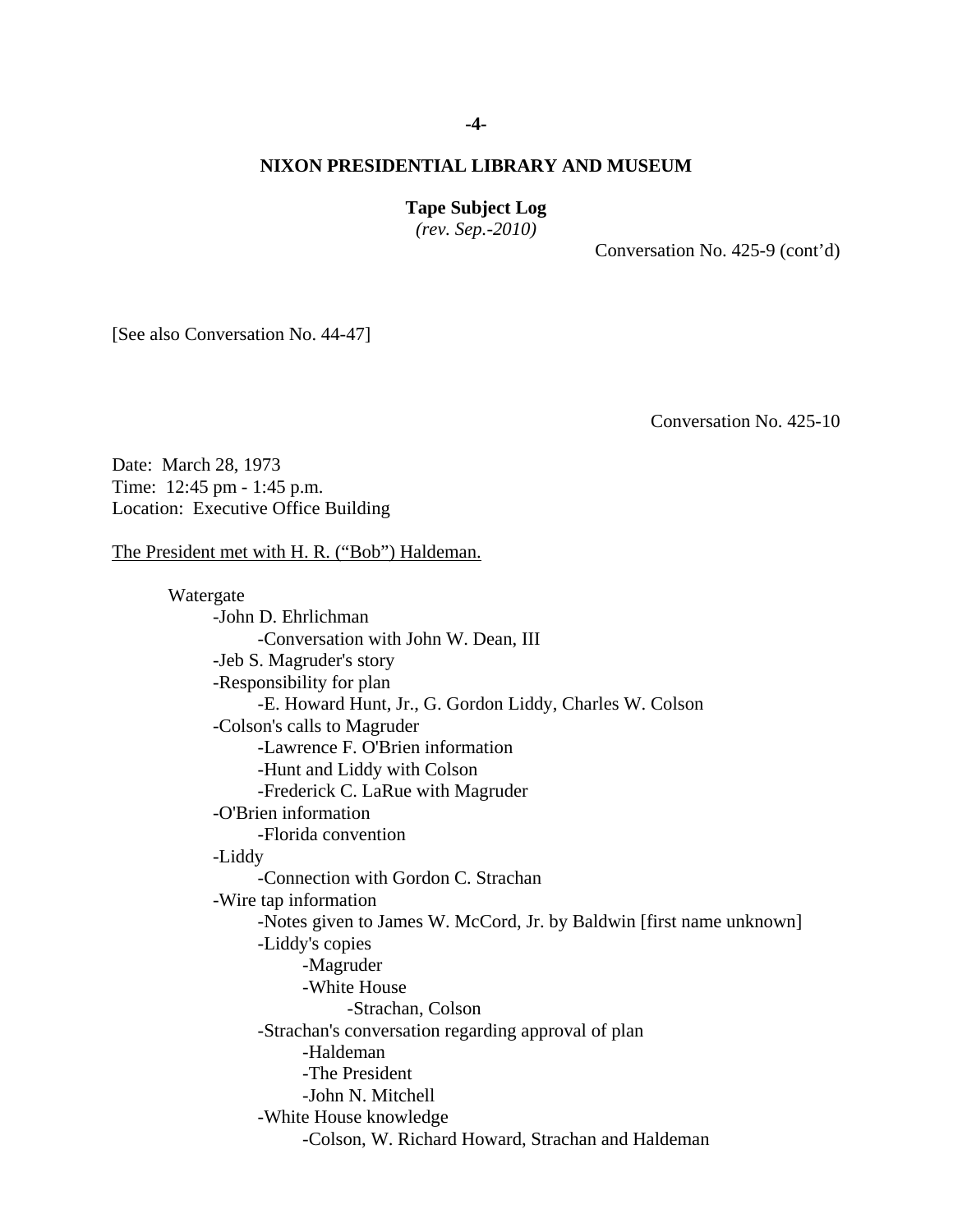# **Tape Subject Log**

*(rev. Sep.-2010)*

Conversation No. 425-10 (cont'd)

|           | -Colson                                                                                                                                |
|-----------|----------------------------------------------------------------------------------------------------------------------------------------|
|           | -Howard                                                                                                                                |
|           | -Strachan                                                                                                                              |
|           | -Haldeman                                                                                                                              |
|           | -Strachan's story                                                                                                                      |
|           | -Haldeman's knowledge                                                                                                                  |
|           | -Mitchell's conversation with Haldeman                                                                                                 |
|           | -Dean's agreement with Magruder prior to Magruder's testimony<br>-Subjects discussed during January 1972 meetings in Mitchell's office |
|           | -Magruder's story                                                                                                                      |
|           | -Herbert ("Bart") Porter                                                                                                               |
|           | -Conversation with Dean regarding forthcoming testimony<br>-Disbursement of cash to Liddy                                              |
|           | -Dean                                                                                                                                  |
|           | -Subornation of perjury                                                                                                                |
|           | -Magruder                                                                                                                              |
|           | -Porter                                                                                                                                |
|           | -Role of Mitchell and their lawyers                                                                                                    |
|           | -Mitchell's and Magruder's testimony regarding meetings on intelligence                                                                |
| proposals |                                                                                                                                        |
|           | -Haldeman's request to come to Washington, DC                                                                                          |
|           | -Magruder's story                                                                                                                      |
|           | -Meetings in Mitchell's office                                                                                                         |
|           | -Liddy                                                                                                                                 |
|           | -Presentation                                                                                                                          |
|           | -Budget authorization                                                                                                                  |
|           | -Mitchell                                                                                                                              |
|           | -Magruder                                                                                                                              |
|           | -Dean                                                                                                                                  |
|           | -Colson                                                                                                                                |
|           | -Magruder's authority                                                                                                                  |
|           | -Liddy                                                                                                                                 |
|           | -Employment by Magruder                                                                                                                |
|           | -Firing by Magruder                                                                                                                    |
|           | -Strachan's order to Magruder                                                                                                          |
|           | -Magruder's story                                                                                                                      |
|           | -Porter's forthcoming testimony on cash payments                                                                                       |
|           | -Pre-April 1972 payments                                                                                                               |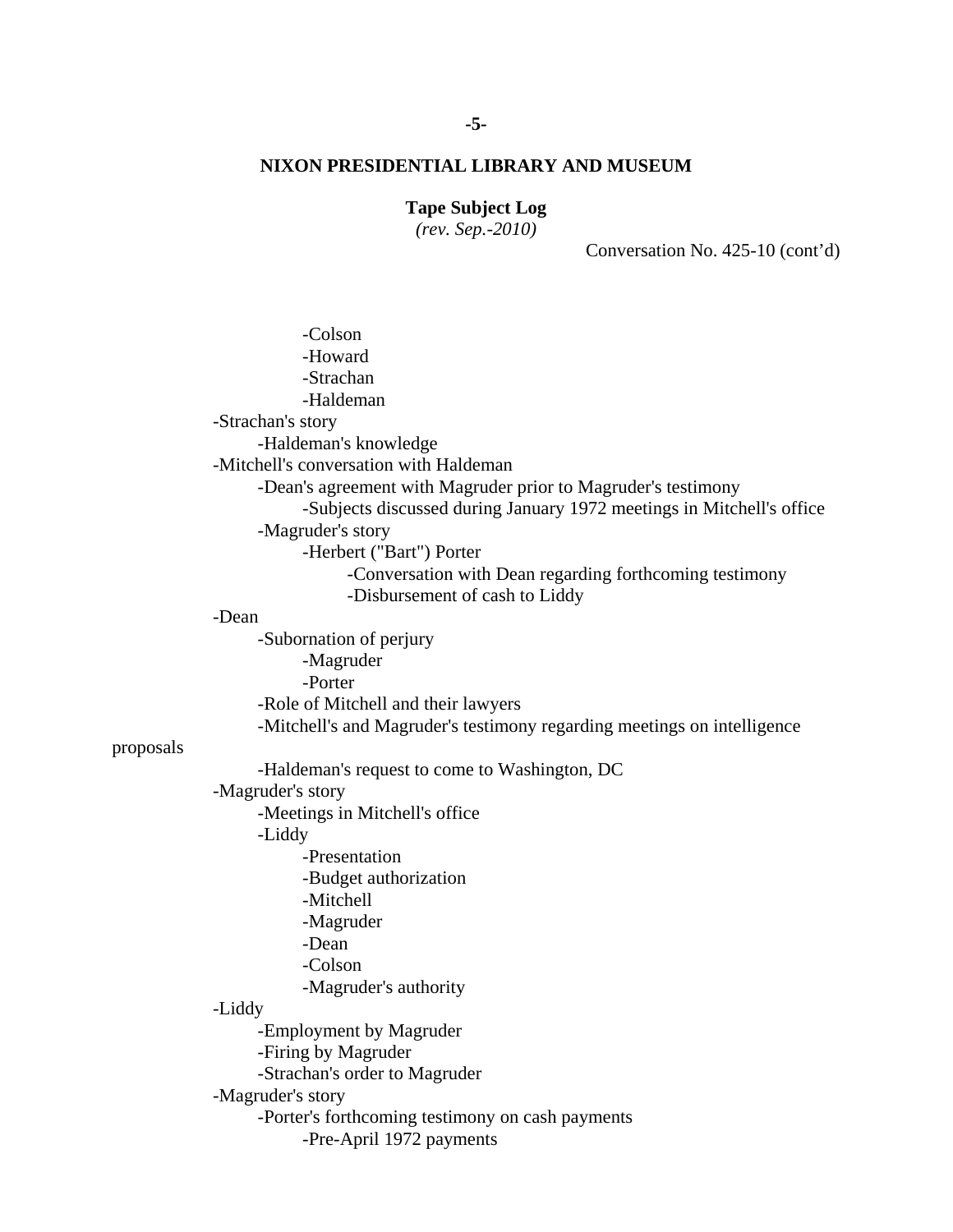## **Tape Subject Log**

*(rev. Sep.-2010)*

Conversation No. 425-10 (cont'd)

-Colson -Howard -Purchase of books -Effort to increase sales of Edith Efron's book -Colson -Edward M. ("Ted") Kennedy mailing in New Hampshire -Authorization -Liddy's work, January-March 1972 -Colson's statement about President's ordering mailing -Mitchell -Testimony on meetings in Mitchell's office -Dean's influence -Liddy's role in committee -Magruder's diary showing several meetings -Mitchell's story of post-Watergate meetings regarding forthcoming testimony on Liddy -Meetings -Credibility of witnesses -Subjects discussed -Prior knowledge of Watergate -Rejection of plan -Liddy's and McCord's work on budget -\$250,000 for Liddy -Credibility -Fear of exposure of perjury -Colson -Previous testimony -Strachan -Dean -Magruder -Family -Money -Reassurance by Mitchell and Haldeman Haldeman talked with the White House operator at an unknown time between 12:45 pm and 1:45

[Conversation No. 425-10A]

pm.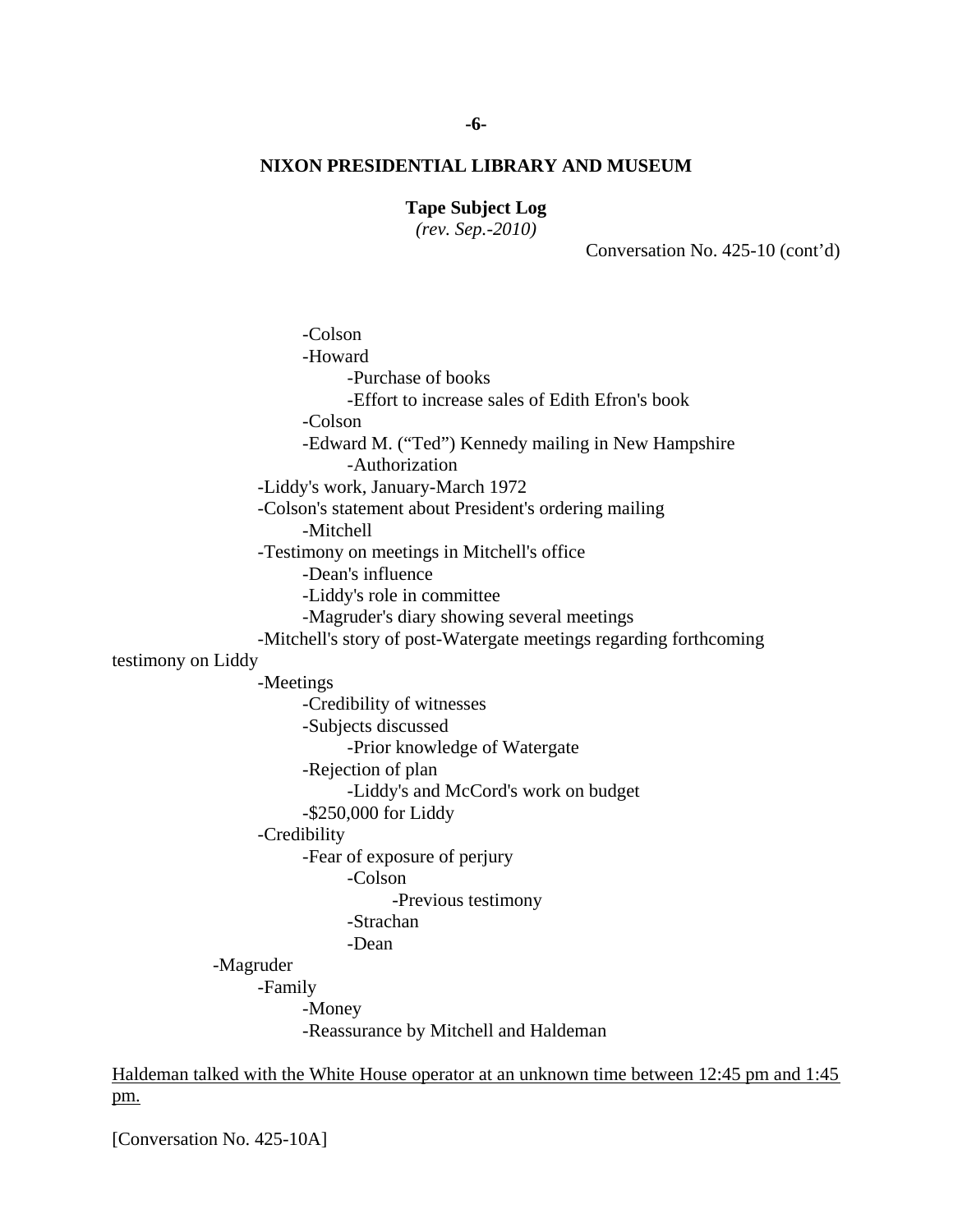## **-7-**

## **NIXON PRESIDENTIAL LIBRARY AND MUSEUM**

## **Tape Subject Log**

*(rev. Sep.-2010)*

Conversation No. 425-10 (cont'd)

[See Conversation No. 44-48]

[End of telephone conversation]

# Haldeman talked with the Camp David operator at an unknown time between 12:45 pm and 1:45 pm.

[Conversation No. 425-10B]

[See Conversation No. 44-49]

Haldeman talked with John W. Dean, III at an unknown time between 12:45 pm and 1:45 pm.

[End of telephone conversation]

Watergate -Magruder's concerns -Colson -Involvement -Magruder -Mitchell -Campaign irregularities -Mitchell -Ehrlichman -View of testimony before Ervin Committee -Senior White House staff -Providing information -Grand jury -Magruder -Dean -Possible denial of involvement -Liddy -Possible testimony regarding Watergate -White House involvement -Others' involvement -Lawyer-client privilege -Colson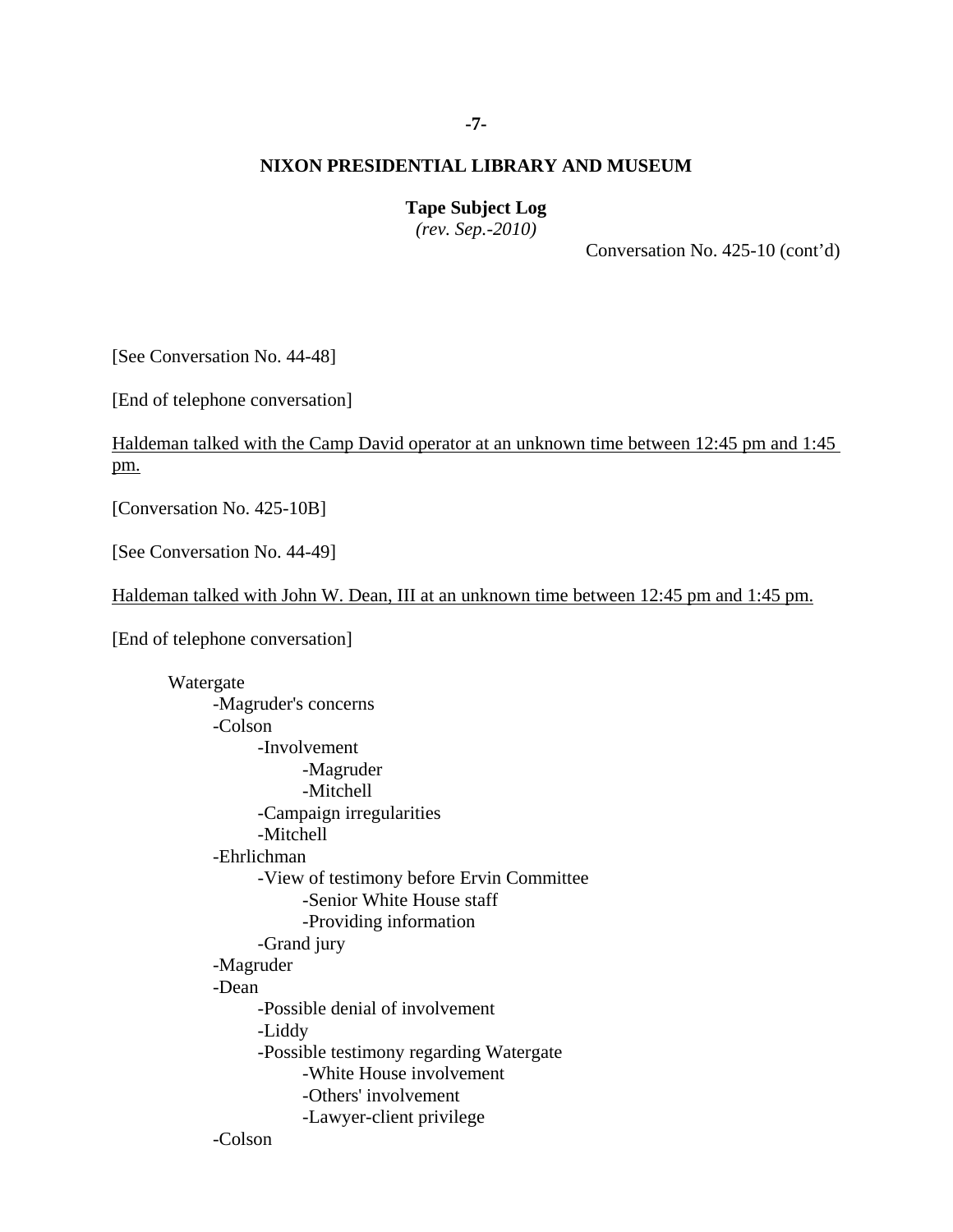## **Tape Subject Log**

*(rev. Sep.-2010)*

Conversation No. 425-10 (cont'd)

-Possible challenges to testimony -Magruder -Strachan -Dean -Possible immunity -Mitchell -Involvement in Watergate -Meetings with Liddy -Testimony -Magruder's story -Perjury -Effect on Mitchell -Jail -Fears -*Los Angeles Times* article -Ervin Committee investigation of political activities -Suit in California -\$65,000 payment to unknown person -Ervin Committee -Richard G. Kleindienst -McCord -Kleindienst -Ervin and Howard H. Baker, Jr. -William E. Timmons's role as White House Congressional liaison -Dean -John G. Tower -Lowell P. Weicker, Jr.'s vote -Edward J. Gurney and Baker -Weicker's interest -Haldeman -Committee staff's opinion -Weicker -Donald H. Segretti -White House cooperation -Effect -TV -Kleindienst's efforts -Public hearings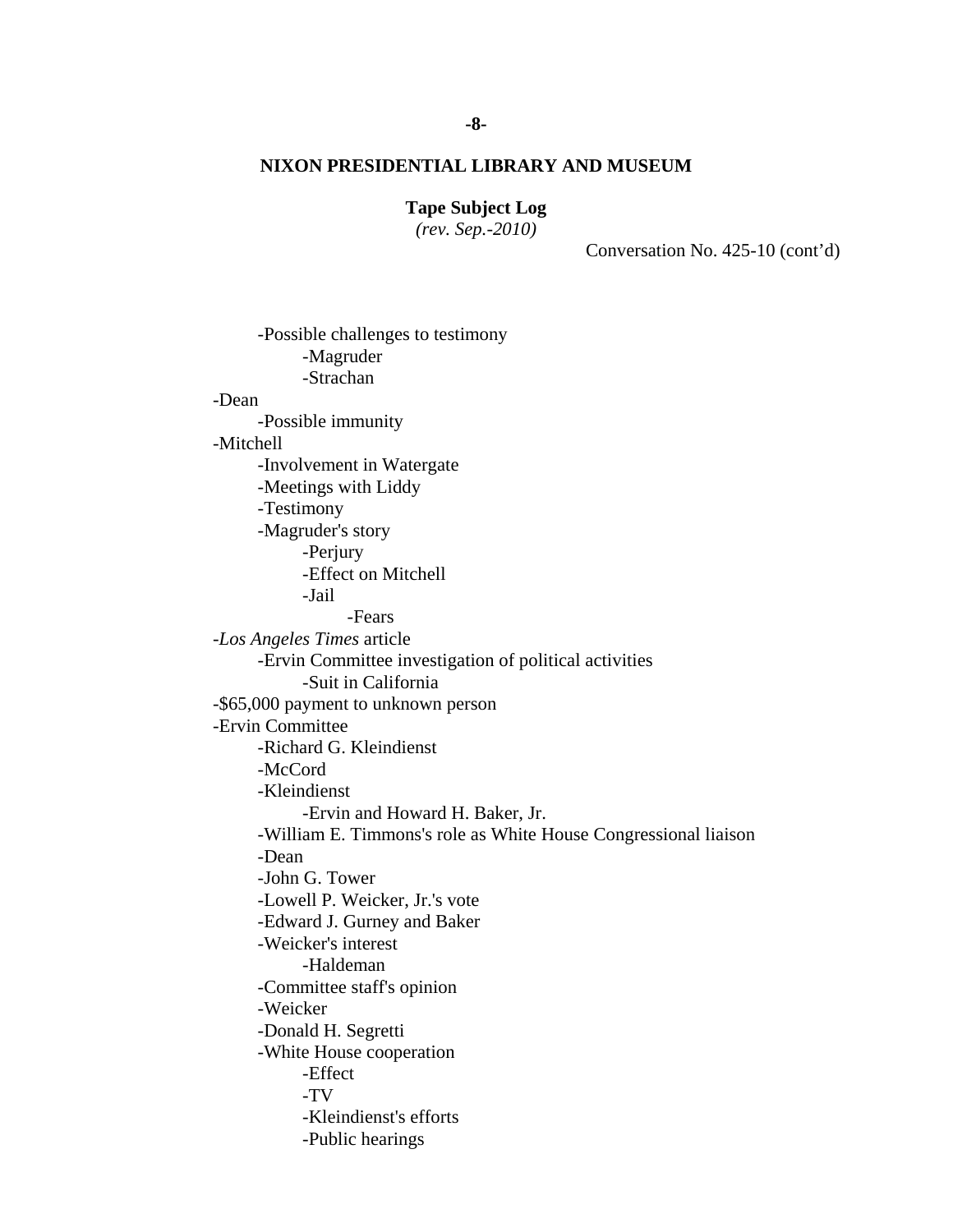**Tape Subject Log**

*(rev. Sep.-2010)*

Conversation No. 425-10 (cont'd)

-Question of executive privilege -White House staff members -Majority and minority counsel -Committee members -Dean -Role as White House counsel -Possible testimony -Exercise of privilege -Colson -Haldeman -Hearsay -Notes -Diary -Magruder's date book -Strachan and Dean -Haldeman -Record-keeping -Strachan -Campaign records kept for President -Dean -Conversations with Haldeman -TV cameras -Suggestions for handling -Timing -Dean's conversations with Mitchell and Magruder -Testimony -Need to be truthful -Role as White House counsel -Privilege -Magruder -Perjury -Defense -Orders from Colson -Money given to Colson for mailing -Authorization -Committee for Kennedy write-in New Hampshire -Hunt -Ronald L. Ziegler's concern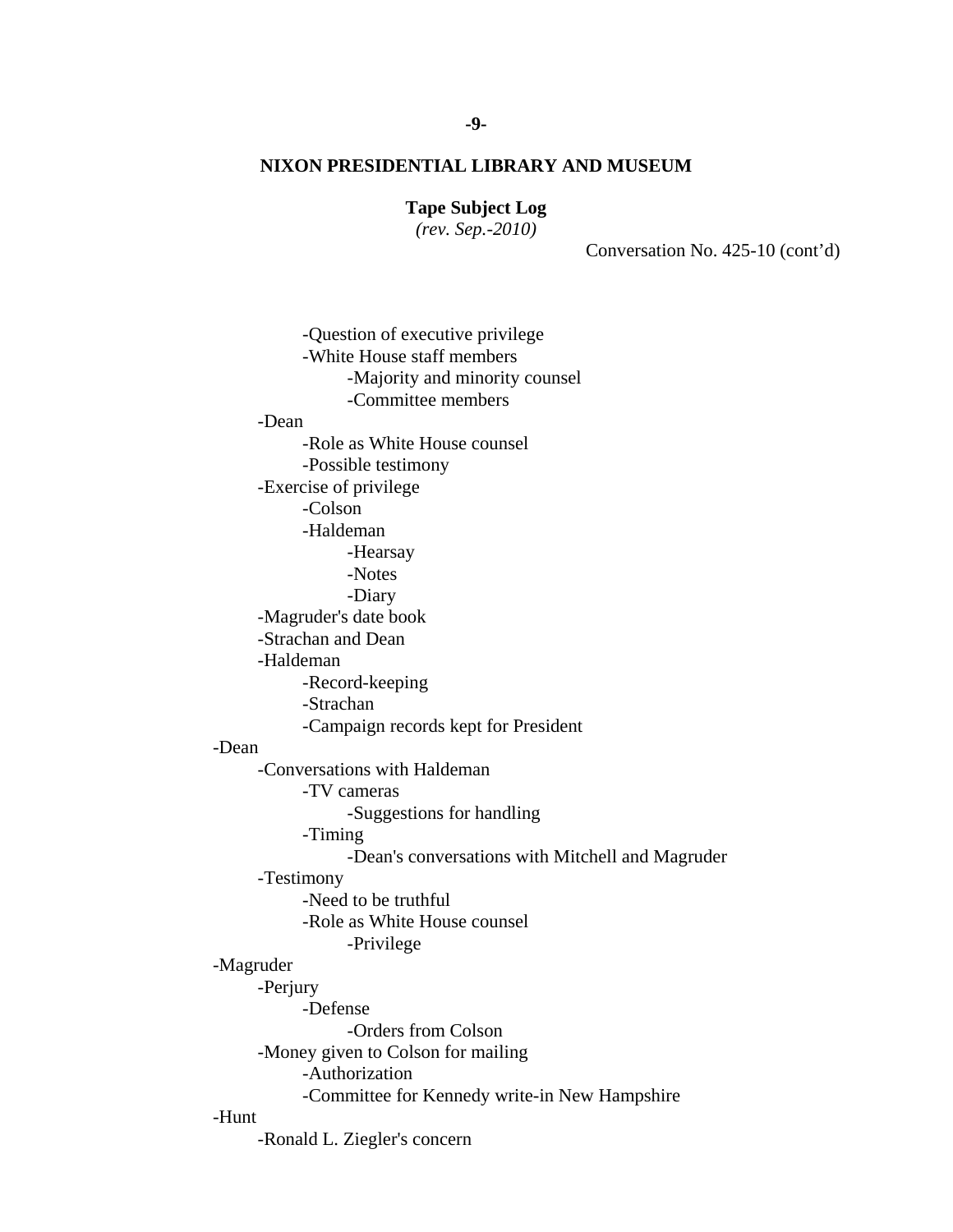# **Tape Subject Log**

*(rev. Sep.-2010)*

Conversation No. 425-10 (cont'd)

-Testimony -Charges against Colson regarding Watergate break-in -Possible explanation of Colson's activities -Lawrence F. O'Brien's activities -Howard Hughes -International Telephone and Telegraph [ITT] -Kleindienst -Schedule

-California

Haldeman left at 1:45 p.m.

Conversation No. 425-11

Date: March 28, 1973 Time: Unknown between 1:45 pm and before 1:49 pm Location: Executive Office Building

The President met with an unknown man.

President's schedule

The unknown man left at an unknown time before 1:49 pm.

Conversation No. 425-12

Date: March 28, 1973 Time: Unknown between 1:45 pm and 1:49 pm Location: Executive Office Building

The President talked with the White House operator.

[See also Conversation No. 44-50]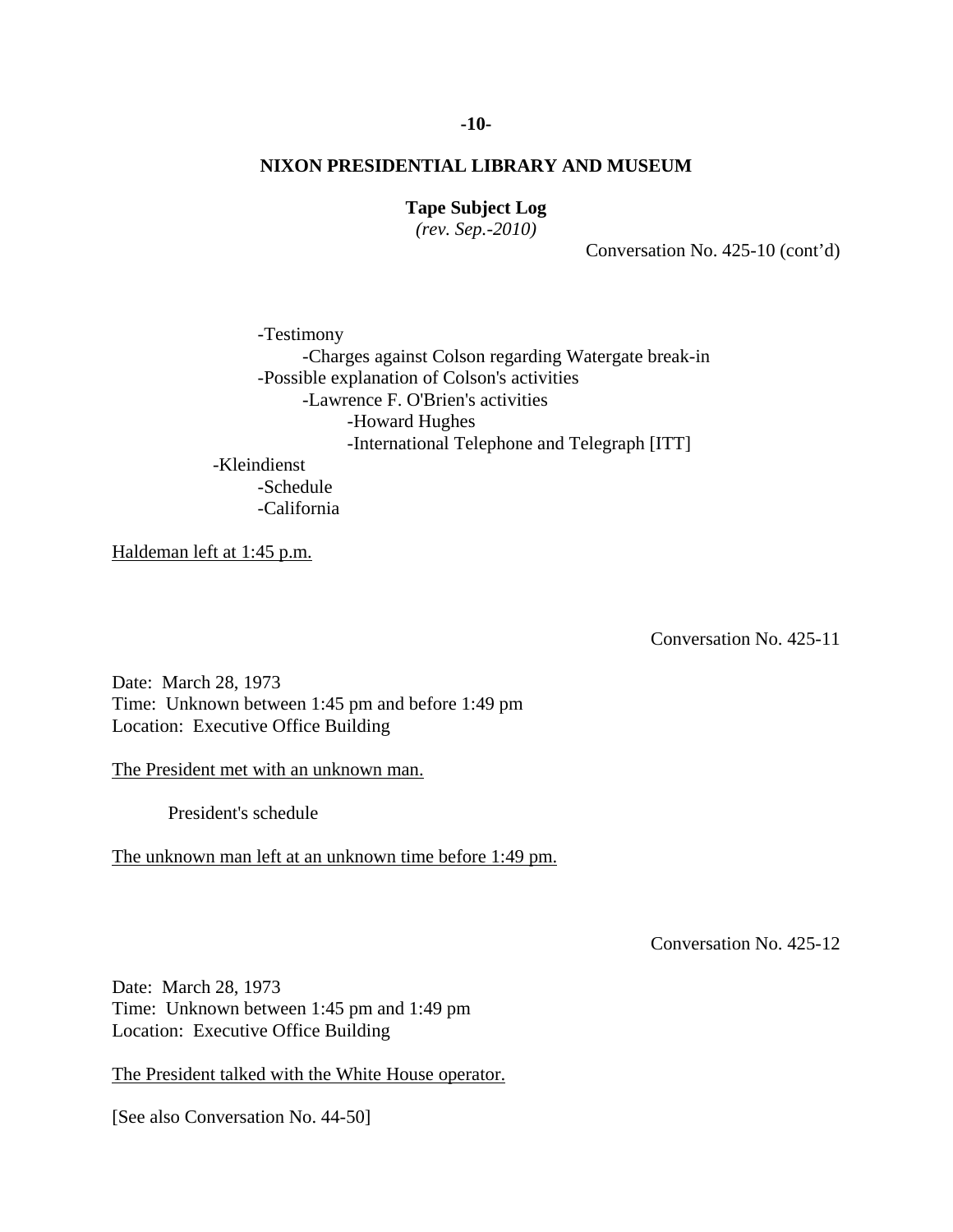## **-11-**

## **NIXON PRESIDENTIAL LIBRARY AND MUSEUM**

## **Tape Subject Log**

*(rev. Sep.-2010)*

Conversation No. 425-13

Date: March 28, 1973 Time: Between 1:49 pm and 1:50 pm Location: Executive Office Building

The President talked with Stephen B. Bull.

[See also Conversation No. 44-51]

Conversation No. 425-14

Date: March 28, 1973 Time: Unknown between 1:50 pm and 2:52 pm Location: Executive Office Building

The President met with an unknown man.

\*\*\*\*\*\*\*\*\*\*\*\*\*\*\*\*\*\*\*\*\*\*\*\*\*\*\*\*\*\*\*\*\*\*\*\*\*\*\*\*\*\*\*\*\*\*\*\*\*\*\*\*\*\*\*\*\*\*\*\*\*\*\*\*\*\*\*\*\*\*\*\*\*\*\*\*\*\*

[Begin segment reviewed under deed of gift]

President's schedule -Nap

[Begin segment reviewed under deed of gift] \*\*\*\*\*\*\*\*\*\*\*\*\*\*\*\*\*\*\*\*\*\*\*\*\*\*\*\*\*\*\*\*\*\*\*\*\*\*\*\*\*\*\*\*\*\*\*\*\*\*\*\*\*\*\*\*\*\*\*\*\*\*\*\*\*\*\*\*\*\*\*\*\*\*\*\*\*\*

The unknown man left at an unknown time before 2:52 pm.

Conversation No. 425-15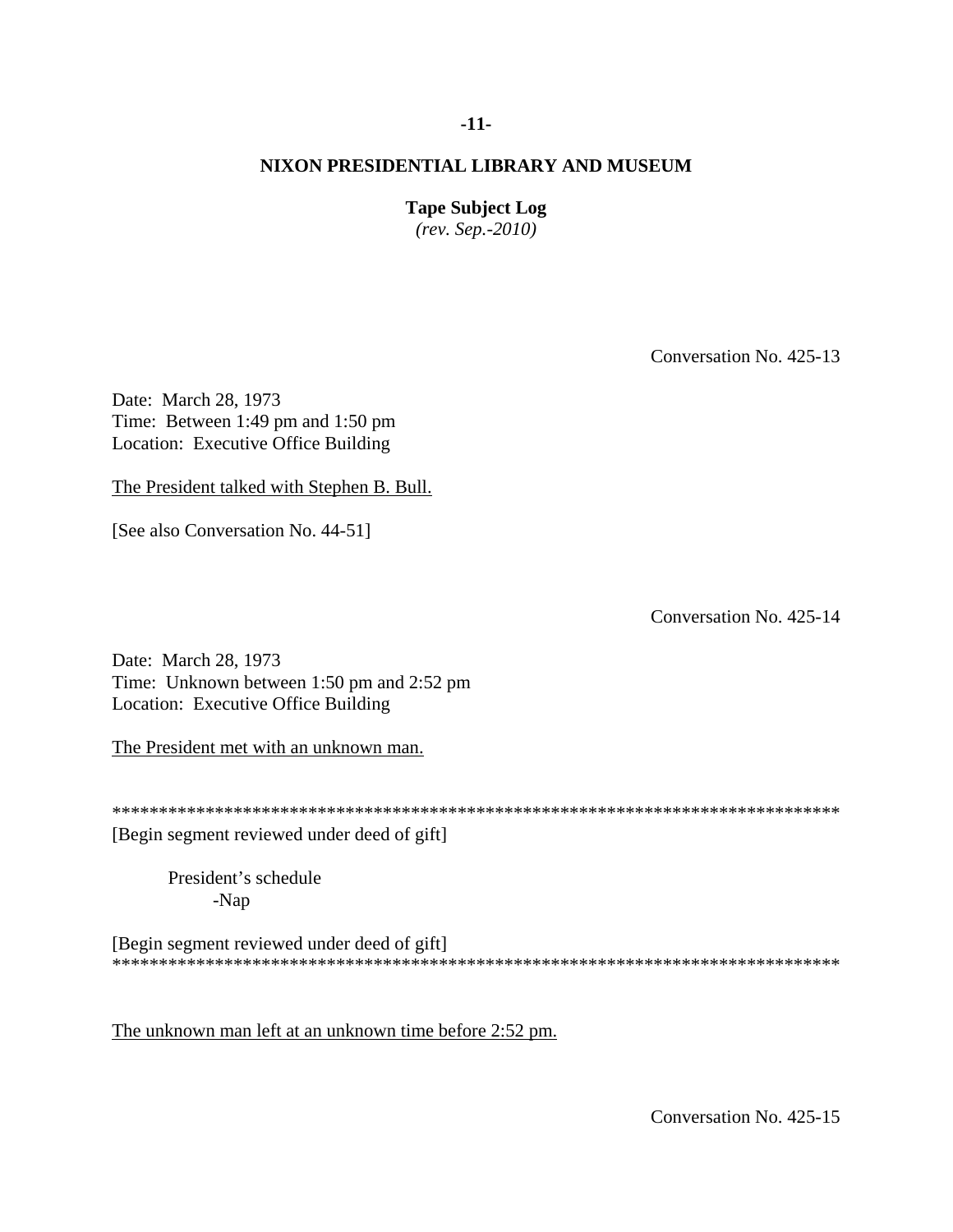## **-12-**

## **NIXON PRESIDENTIAL LIBRARY AND MUSEUM**

## **Tape Subject Log**

*(rev. Sep.-2010)*

Conversation No. 425-14 (cont'd)

Date: March 28, 1973 Time: Unknown between 1:50 pm and 2:52 pm Location: Executive Office Building

The President met with an unknown man.

President's Schedule [?] -Walk over [?]

The unknown man left at an unknown time before 2:52 pm.

Conversation No. 425-16

Date: March 28, 1973 Time: Unknown between 1:52 pm and 2:52 pm Location: Executive Office Building

The President met with an unknown man and an unknown woman.

President's schedule [?]

The unknown man and woman left at an unknown time before 2:52 pm.

Conversation No. 425-17

Date: March 28, 1973 Time: 3:47 pm – 3:50 pm Location: Executive Office Building

The President met with Stephen B. Bull

President's schedule -Suggestion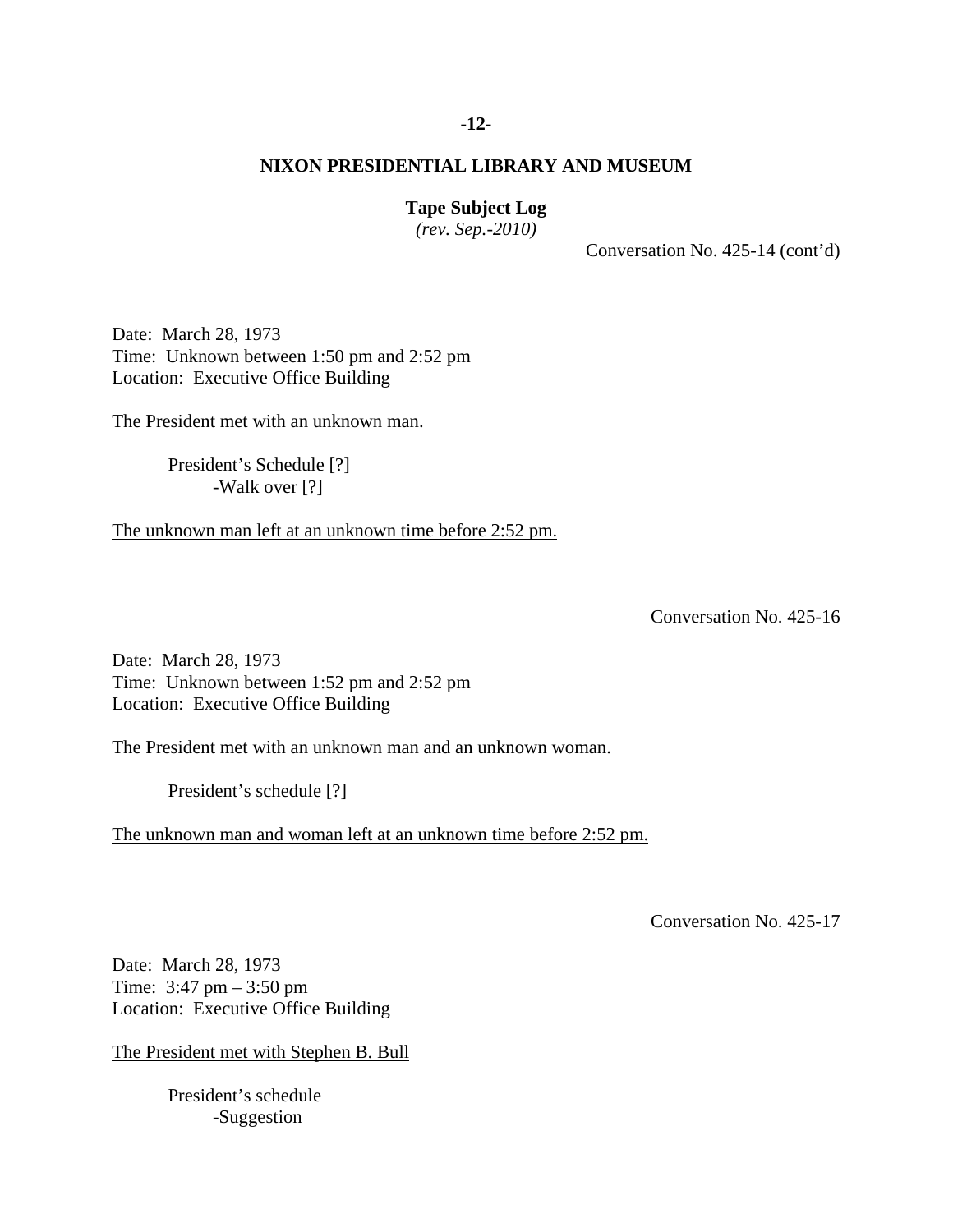## **-13-**

## **NIXON PRESIDENTIAL LIBRARY AND MUSEUM**

## **Tape Subject Log**

*(rev. Sep.-2010)*

Bull left at 3:50 pm.

Conversation No. 425-18

Date: March 28, 1973 Time: Unknown between 3:50 pm and 3:57 pm Location: Executive Office Building

The President met with an unknown man.

Instruction -Supply order

The unknown man left at an unknown time before 3:57 pm.

Conversation No. 425-19

Date: March 28, 1973 Time: 3:57 pm - 4:00 pm Location: Executive Office Building

The President talked with Henry A. Kissinger.

[See also Conversation No. 44-53]

Conversation No. 425-20

Date: March 28, 1973 Time: Unknown between 4:00 pm and 4:11 pm Location: Executive Office Building

The President met with an unknown person.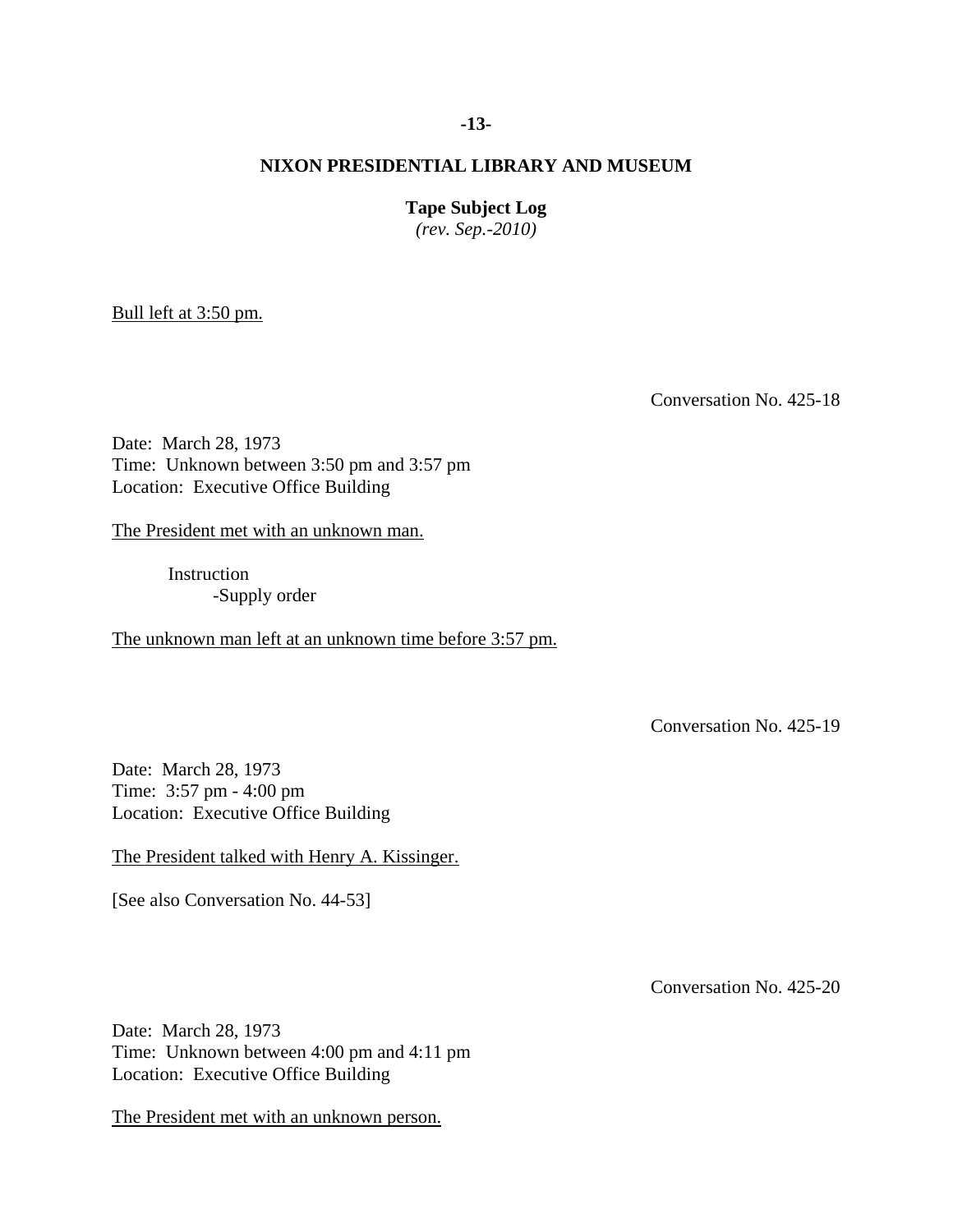## **-14-**

## **NIXON PRESIDENTIAL LIBRARY AND MUSEUM**

## **Tape Subject Log**

*(rev. Sep.-2010)*

Conversation No. 425-19 (cont'd)

Instruction -Placement of items

The unknown man left at an unknown time before 4:11 pm.

Conversation No. 425-21

Date: March 28, 1973 Time: Unknown between 4:00 pm and 4:11 pm Location: Executive Office Building

The President talked with the White House operator.

[See also Conversation No. 44-54]

Conversation No. 425-22

Date: March 28, 1973 Time: 4:11 pm - 4:12 pm Location: Executive Office Building

The President talked with Stephen B. Bull.

[See also Conversation No. 44-55]

Date: March 28, 1973 Time: 4:20 pm - 4:40 pm Location: Executive Office Building

The President met with H. R. ("Bob") Haldeman.

Conversation No. 425-23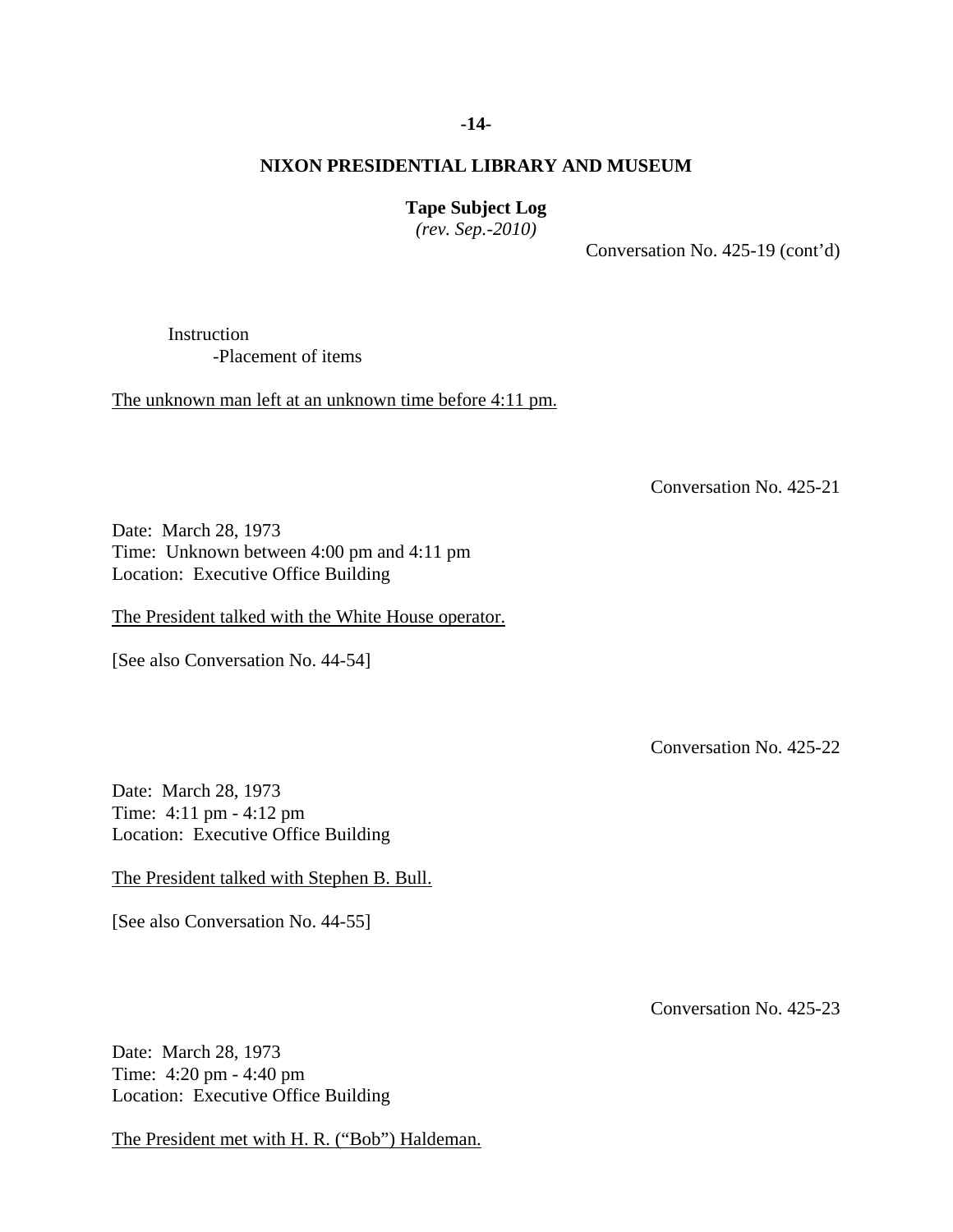## **Tape Subject Log**

*(rev. Sep.-2010)*

Conversation No. 425-23 (cont'd)

Watergate -John W. Dean, III -Possible testimony -Privilege -Subjects -Gordon C. Strachan -Jeb S. Magruder -Charles W. Colson -Pardons -Length of terms -Bicentennial, 1976 -Christmas 1974 -Cubans -Magruder -Dean -Richard G. Kleindienst -Schedule -President's schedule -Liaison with Ervin Committee -Information -Henry E. Peterson, Richard A. Moore -Lowell P. Weicker, Jr. -Check on taxes -Donald H. Segretti -E. Howard Hunt, Jr. -Kleindienst -Moore -George P. Shultz [?] -William P. Rogers -Cabinet -White House cooperation -White House involvement -Availability of full story of Watergate -Liddy -Magruder -Question of knowledge -Liddy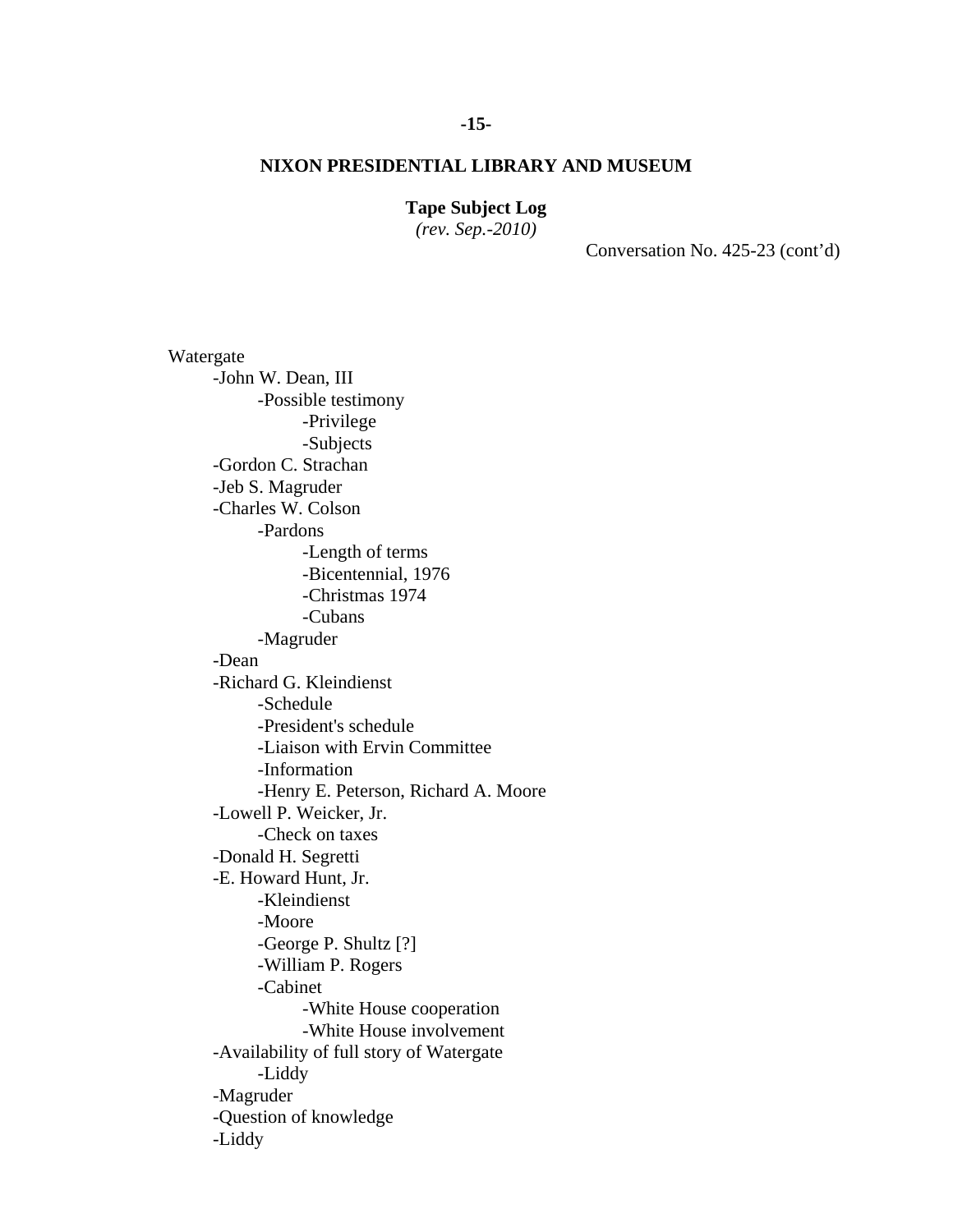## **Tape Subject Log**

*(rev. Sep.-2010)*

Conversation No. 425-23 (cont'd)

-James W. McCord, Jr. -Knowledge of plan -Liddy's plan -Provisions -Rejection -Magruder -John N. Mitchell -John D. Ehrlichman -Herbert W. Kalmbach -Point of contact -Accusations against -Mitchell

Haldeman left at 4:40 pm.

Conversation No. 425-24

Date: March 28, 1973 Time: Unknown between 4:40 pm and 7:55 pm Location: Executive Office Building

The President talked to the White House operator.

[See also Conversation No. 44-59]

Conversation No. 425-25

Date: March 28, 1973 Time: Between 7:55 pm and 7:56 pm Location: Executive Office Building

The President talked with John D. Ehrlichman.

[See also Conversation 44-60]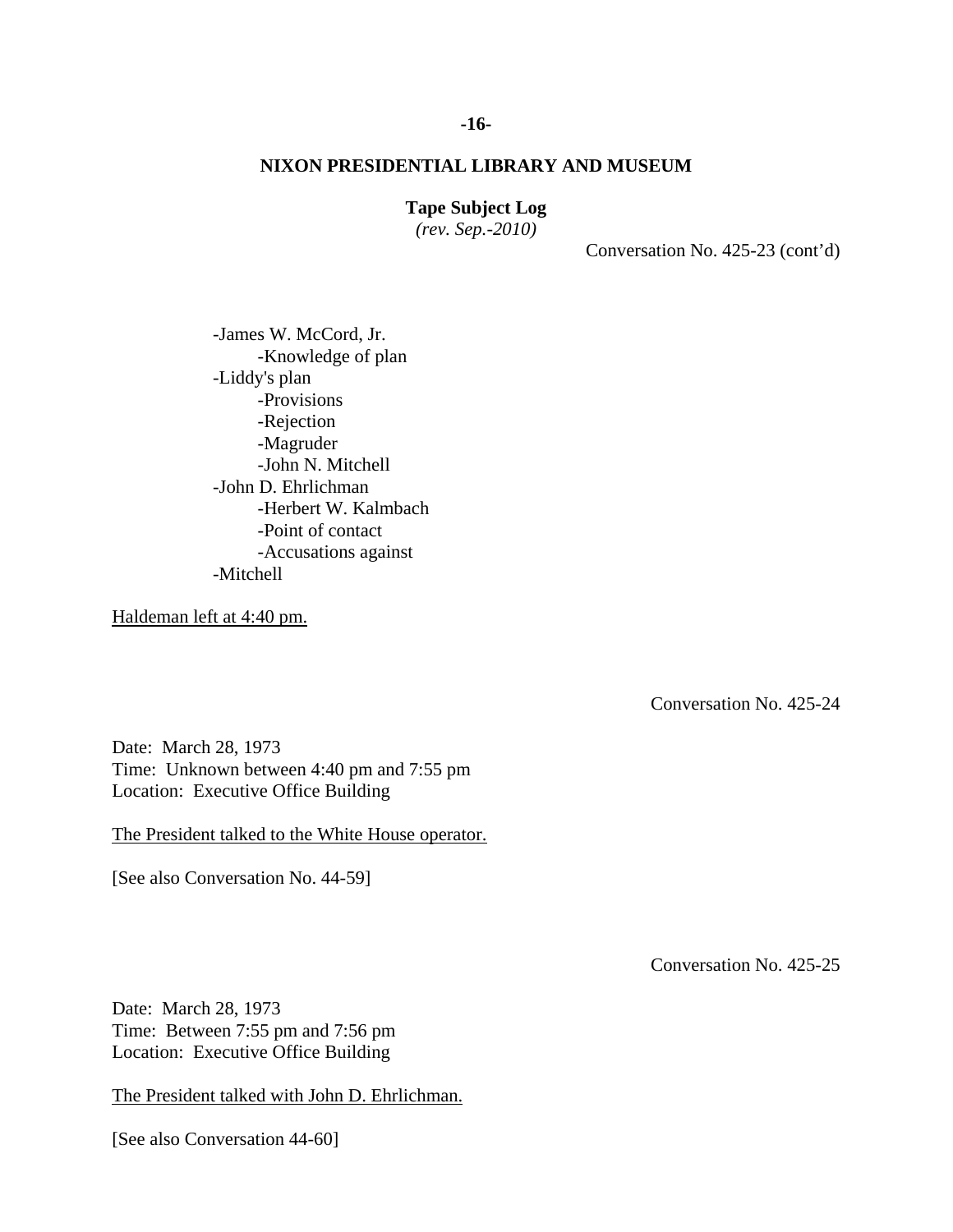# **Tape Subject Log**

*(rev. Sep.-2010)*

Conversation No. 425-27 (cont'd)

Conversation No. 425-26

Date: March 28, 1973 Time: 8:50 pm - 9:09 pm Location: Executive Office Building

H. R. ("Bob") Haldeman talked with the President.

[See also Conversation No. 44-61]

Conversation No. 425-27

Date: March 28, 1973 Time: Unknown between 9:09 pm and 10:41 pm Location: Executive Office Building

The President played back portions of conversations.

Network people

Cable television [TV] -Liberals

Peace demonstrations -Memorandum -Playing of "Star Spangled Banner" -Concert

George S. McGovern [?]

Memorandum to Lyndon K. "Mort" Allin -Strength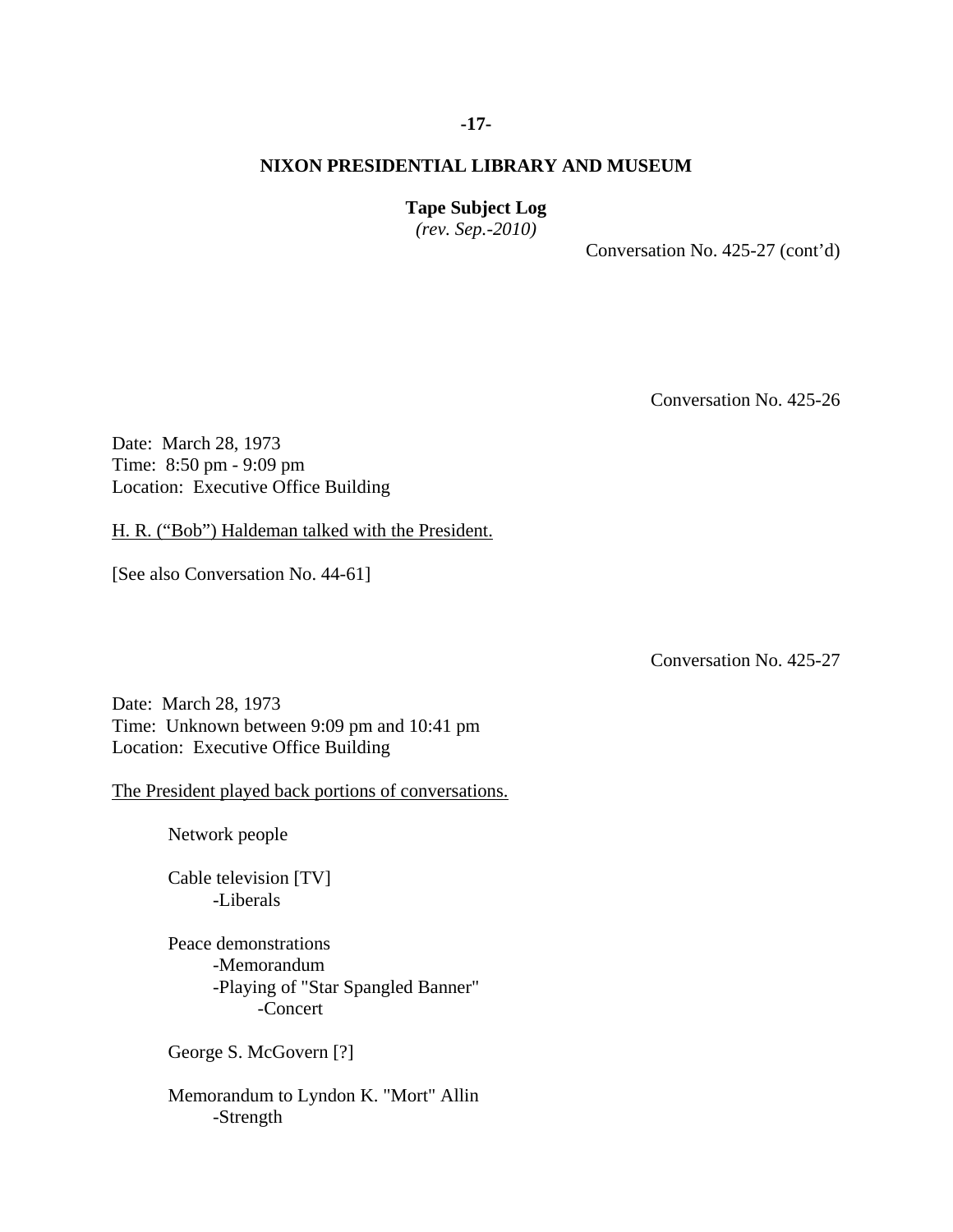## **-18-**

## **NIXON PRESIDENTIAL LIBRARY AND MUSEUM**

## **Tape Subject Log**

*(rev. Sep.-2010)*

Conversation No. 425-28

Date: March 28, 1973 Time: Unknown between 9:09 pm and 10:41 pm Location: Executive Office Building

The President dictated a speech.

[A transcript of the final broadcast of this speech appears in the *Public Papers of the Presidents, Richard M. Nixon*, *1973*, pp. 234-238.]

Copies of speech -Distribution

Conversation No. 425-29

Date: March 28, 1973 Time: Unknown after 9:09 pm and 10:41 pm Location: Executive Office Building

The President met with Manolo Sanchez.

**Instruction** -New tape for dictabelt

Conversation with H. R. ("Bob") Haldeman.

Sanchez left at an unknown time before 10:41.

Conversation No. 425-30

Date: March 28, 1973 Time: Unknown between 9:09 pm and 10:41 pm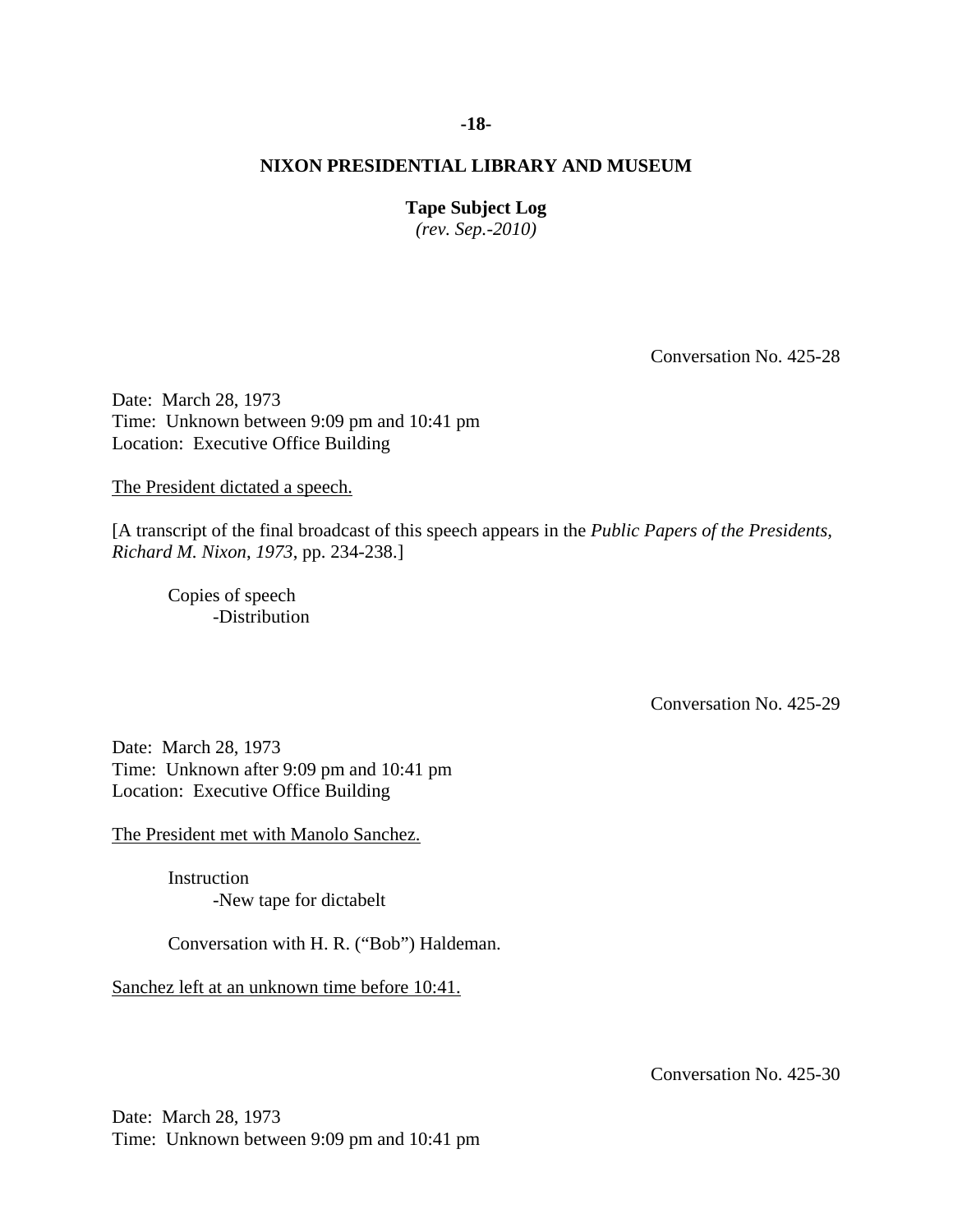## **-19-**

## **NIXON PRESIDENTIAL LIBRARY AND MUSEUM**

## **Tape Subject Log**

*(rev. Sep.-2010)*

Conversation No. 425-31 (cont'd)

Location: Executive Office Building

The President dictated a speech.

[A transcript of the final broadcast of this speech appears in the *Public Papers of the Presidents, Richard M. Nixon, 1973*, pp. 234-238.]

Interruption

Conversation No. 425-31

Date: April 9, 1973 Time: Unknown between 12:01 pm and before 12:07 pm Location: Executive Office Building

The President met with Manolo Sanchez.

\*\*\*\*\*\*\*\*\*\*\*\*\*\*\*\*\*\*\*\*\*\*\*\*\*\*\*\*\*\*\*\*\*\*\*\*\*\*\*\*\*\*\*\*\*\*\*\*\*\*\*\*\*\*\*\*\*\*\*\*\*\*\*\*\*

[Begin segment reviewed under deed of gift]

President's schedule -Item [?]

[Begin segment reviewed under deed of gift] \*\*\*\*\*\*\*\*\*\*\*\*\*\*\*\*\*\*\*\*\*\*\*\*\*\*\*\*\*\*\*\*\*\*\*\*\*\*\*\*\*\*\*\*\*\*\*\*\*\*\*\*\*\*\*\*\*\*\*\*\*\*\*\*\*

Sanchez left at an unknown time before 12:07 pm.

Conversation No. 425-32

Date: April 9, 1973 Time: 12:07 pm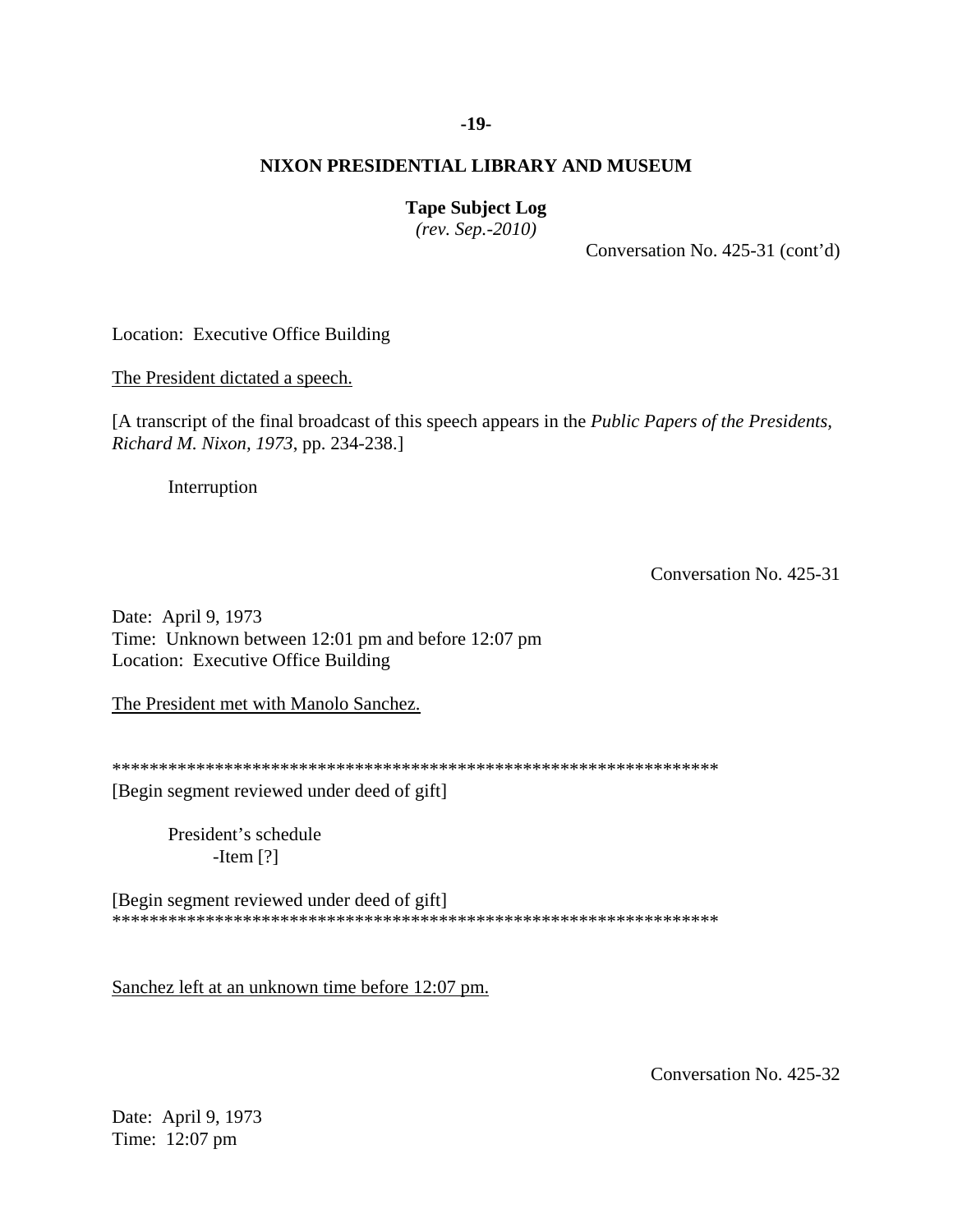## **-20-**

## **NIXON PRESIDENTIAL LIBRARY AND MUSEUM**

## **Tape Subject Log**

*(rev. Sep.-2010)*

Conversation No. 425-33 (cont'd)

Location: Executive Office Building

The President talked with the White House operator.

[See also Conversation No. 44-107]

Conversation No. 425-33

Date: April 9, 1973 Time: 12:11 - 12:13 pm Location: Executive Office Building

The President talked with the White House operator.

Return telephone call -Timing

The President talked with Julie Nixon Eisenhower between 12:11 pm and 12:13 pm.

[See also Conversation 44-109; one item has been withdrawn from the conversation.]

Conversation No. 425-34

Date: April 9, 1973 Time: Unknown between 12:13 pm and 1:24 pm Location: Executive Office Building

The President talked with Henry A. Kissinger.

Vietnam -Gen. Alexander M. Haig, Jr.'s schedule

Statement recommendation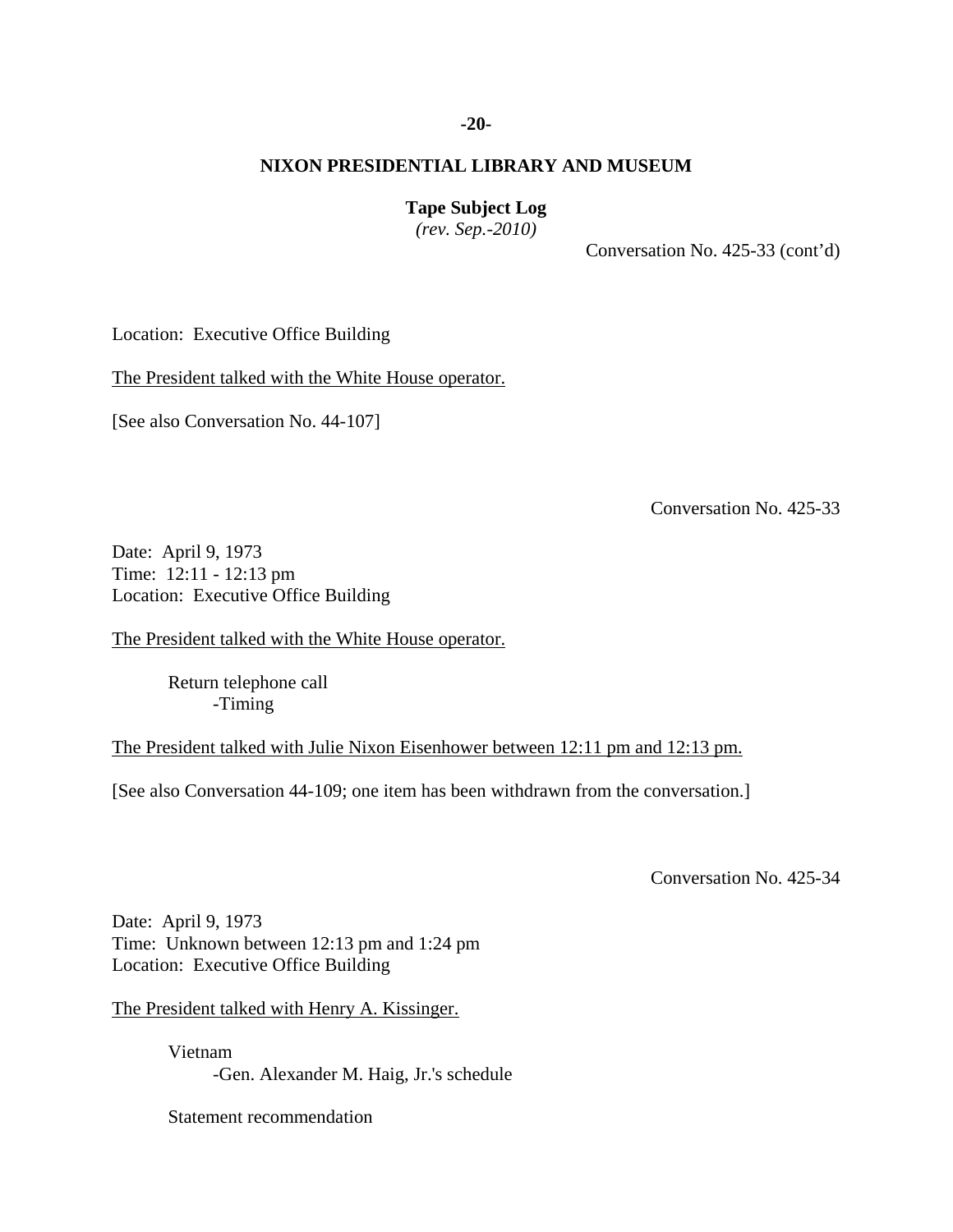## **-21-**

## **NIXON PRESIDENTIAL LIBRARY AND MUSEUM**

## **Tape Subject Log**

*(rev. Sep.-2010)*

Union of Soviet Socialist Republics [USSR]

Conversation No. 425-35

Date: April 9, 1973 Time: Unknown between 12:13 pm and 1:24 pm Location: Executive Office Building

The President met with an unknown man.

Requested for Manolo Sanchez

The unknown man left at an unknown time before 1:24 pm.

Conversation No. 425-36

Date: April 9, 1973 Time: Unknown between 12:13 pm and before 1:24 pm Location: Executive Office Building

The President met with Manolo Sanchez.

\*\*\*\*\*\*\*\*\*\*\*\*\*\*\*\*\*\*\*\*\*\*\*\*\*\*\*\*\*\*\*\*\*\*\*\*\*\*\*\*\*\*\*\*\*\*\*\*\*\*\*\*\*\*\*\*\*\*\*\*\*\*\*\*\*\*\*\*\*\*\*\*\*\*\*\*\*\* [Begin segment reviewed under deed of gift]

President's schedule -Lunch

[End segment reviewed under deed of gift] \*\*\*\*\*\*\*\*\*\*\*\*\*\*\*\*\*\*\*\*\*\*\*\*\*\*\*\*\*\*\*\*\*\*\*\*\*\*\*\*\*\*\*\*\*\*\*\*\*\*\*\*\*\*\*\*\*\*\*\*\*\*\*\*\*\*\*\*\*\*\*\*\*\*\*\*\*\*

Sanchez left at an unknown time before 1:24 pm.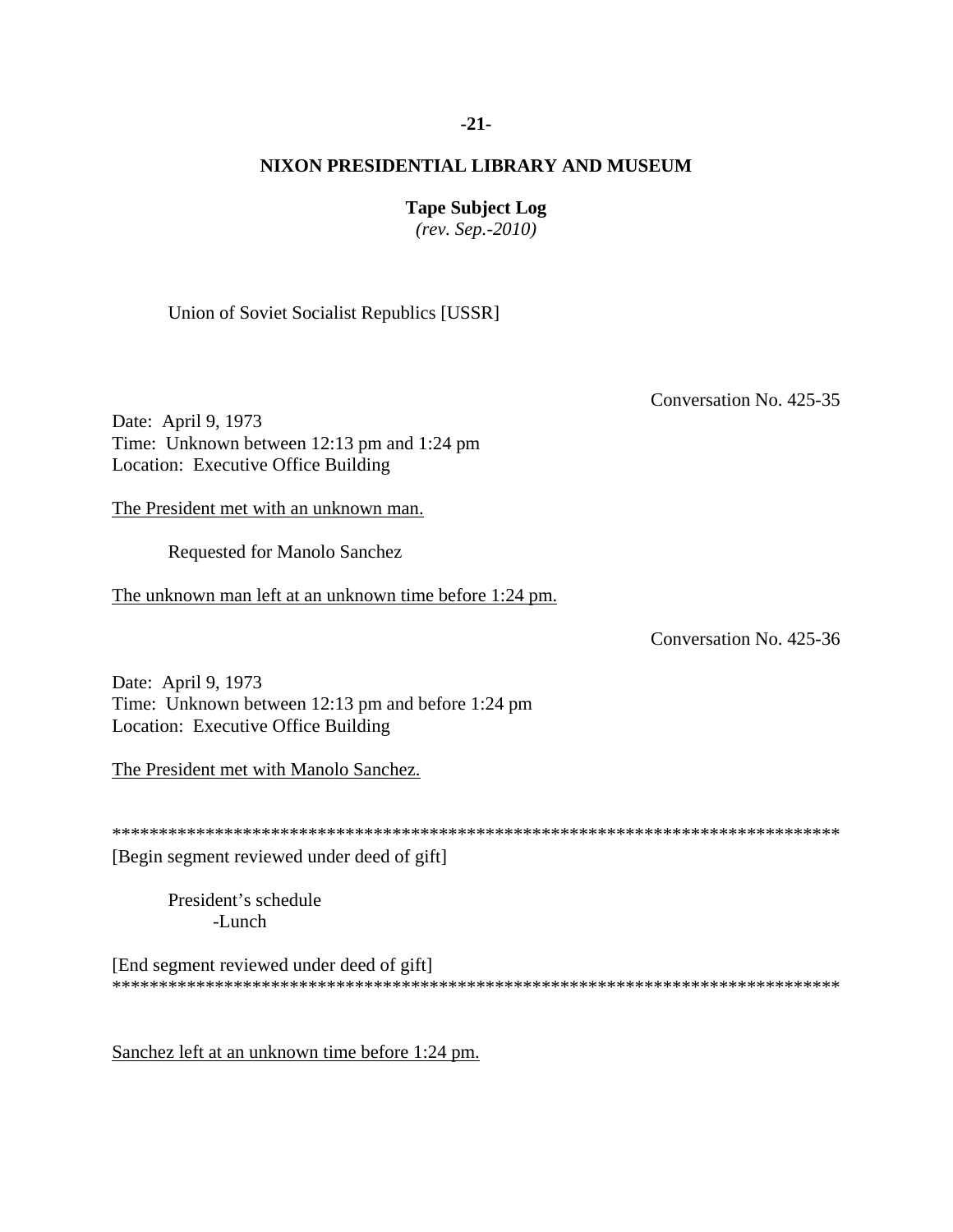## **-22-**

## **NIXON PRESIDENTIAL LIBRARY AND MUSEUM**

## **Tape Subject Log**

*(rev. Sep.-2010)*

Conversation No. 425-37 (cont'd)

Conversation No. 425-37

Date: April 7, 1973 Time: Unknown between 12:13 pm and 1:24 pm Location: Executive Office Building

The President met with an unknown person.

\*\*\*\*\*\*\*\*\*\*\*\*\*\*\*\*\*\*\*\*\*\*\*\*\*\*\*\*\*\*\*\*\*\*\*\*\*\*\*\*\*\*\*\*\*\*\*\*\*\*\*\*\*\*\*\*\*\*\*\*\*\*\*\*\*\*\*\*\*\*\*\*\*\*\*\*\*\* [Begin segment reviewed under deed of gift]

President's schedule

[End segment reviewed under deed of gift] \*\*\*\*\*\*\*\*\*\*\*\*\*\*\*\*\*\*\*\*\*\*\*\*\*\*\*\*\*\*\*\*\*\*\*\*\*\*\*\*\*\*\*\*\*\*\*\*\*\*\*\*\*\*\*\*\*\*\*\*\*\*\*\*\*\*\*\*\*\*\*\*\*\*\*\*\*\*

The unknown person left at an unknown time before 1:24 pm.

Conversation No. 425-38

Date: April 9, 1973 Time: 1:24 pm - 1:25 pm Location: Executive Office Building

The President talked with Stephen B. Bull.

[See also Conversation No. 44-111]

Conversation No. 425-39

Date: April 9, 1973 Time: Unknown between 1:25 pm and 2:05 pm Location: Executive Office Building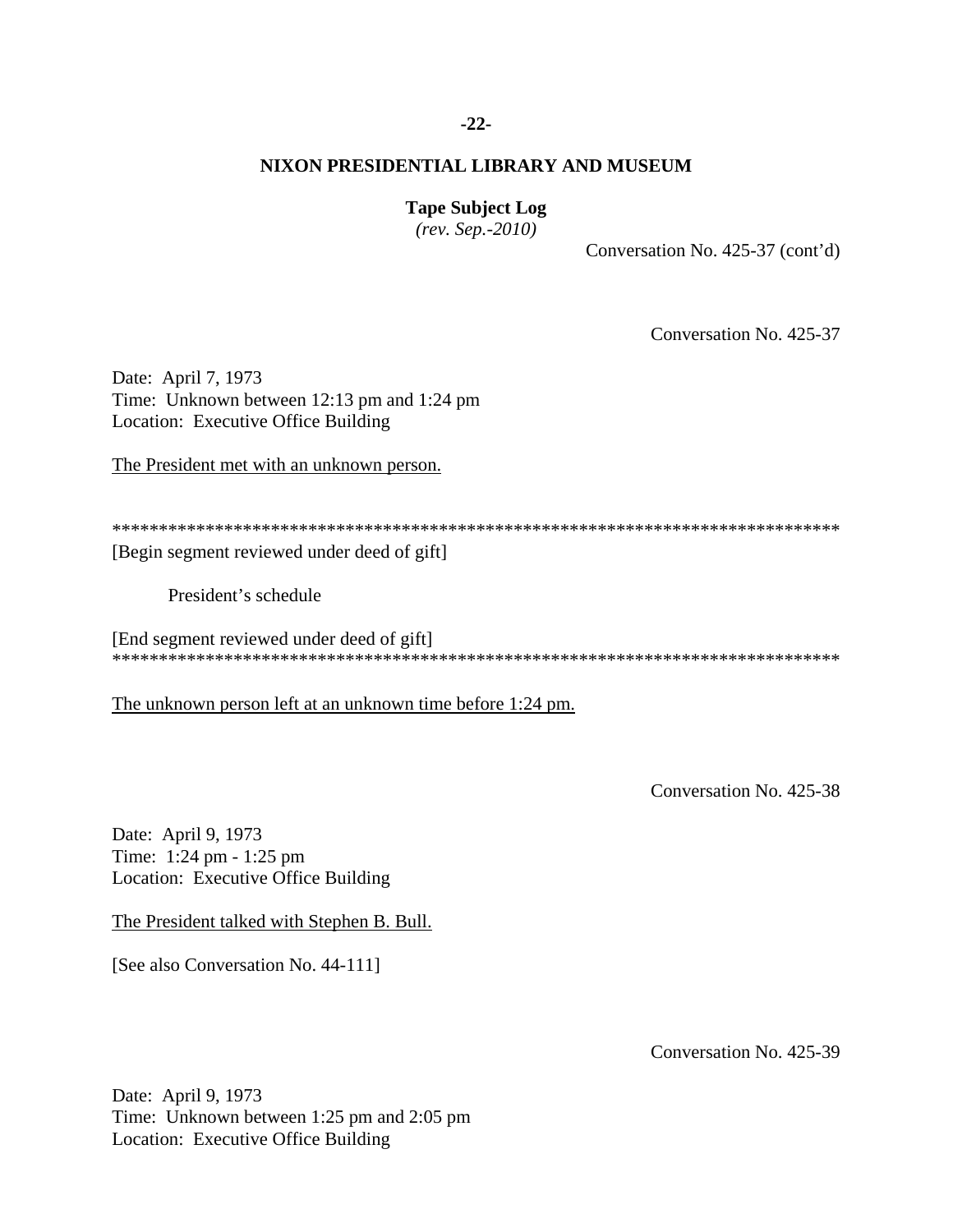## **-23-**

## **NIXON PRESIDENTIAL LIBRARY AND MUSEUM**

## **Tape Subject Log**

*(rev. Sep.-2010)*

Conversation No. 425-40 (cont'd)

The President talked with an unknown person.

Requested for Gen. Alexander M. Haig, Jr.

Conversation No. 425-40

Date: April 9, 1973 Time: Unknown between 1:25 pm and 2:05 pm Location: Executive Office Building

The President dictated a memorandum for the file.

\*\*\*\*\*\*\*\*\*\*\*\*\*\*\*\*\*\*\*\*\*\*\*\*\*\*\*\*\*\*\*\*\*\*\*\*\*\*\*\*\*\*\*\*\*\*\*\*\*\*\*\*\*\*\*\*\*\*\*\*\*\*\*\*\*\*\*\*\*\*\*\*\*\*\*\*\*\*

[Begin segment reviewed under deed of gift]

William F. ("Billy") Graham

President's conversation with Michael J. ("Mike") Mansfield -Aid to Vietnam [?]

[End segment reviewed under deed of gift] \*\*\*\*\*\*\*\*\*\*\*\*\*\*\*\*\*\*\*\*\*\*\*\*\*\*\*\*\*\*\*\*\*\*\*\*\*\*\*\*\*\*\*\*\*\*\*\*\*\*\*\*\*\*\*\*\*\*\*\*\*\*\*\*\*\*\*\*\*\*\*\*\*\*\*\*\*\*

Conversation No. 425-41

Date: April 9, 1973 Time: Unknown between 1:25 pm and 2:05 pm Location: Executive Office Building

The President talked with an unknown person.

President's schedule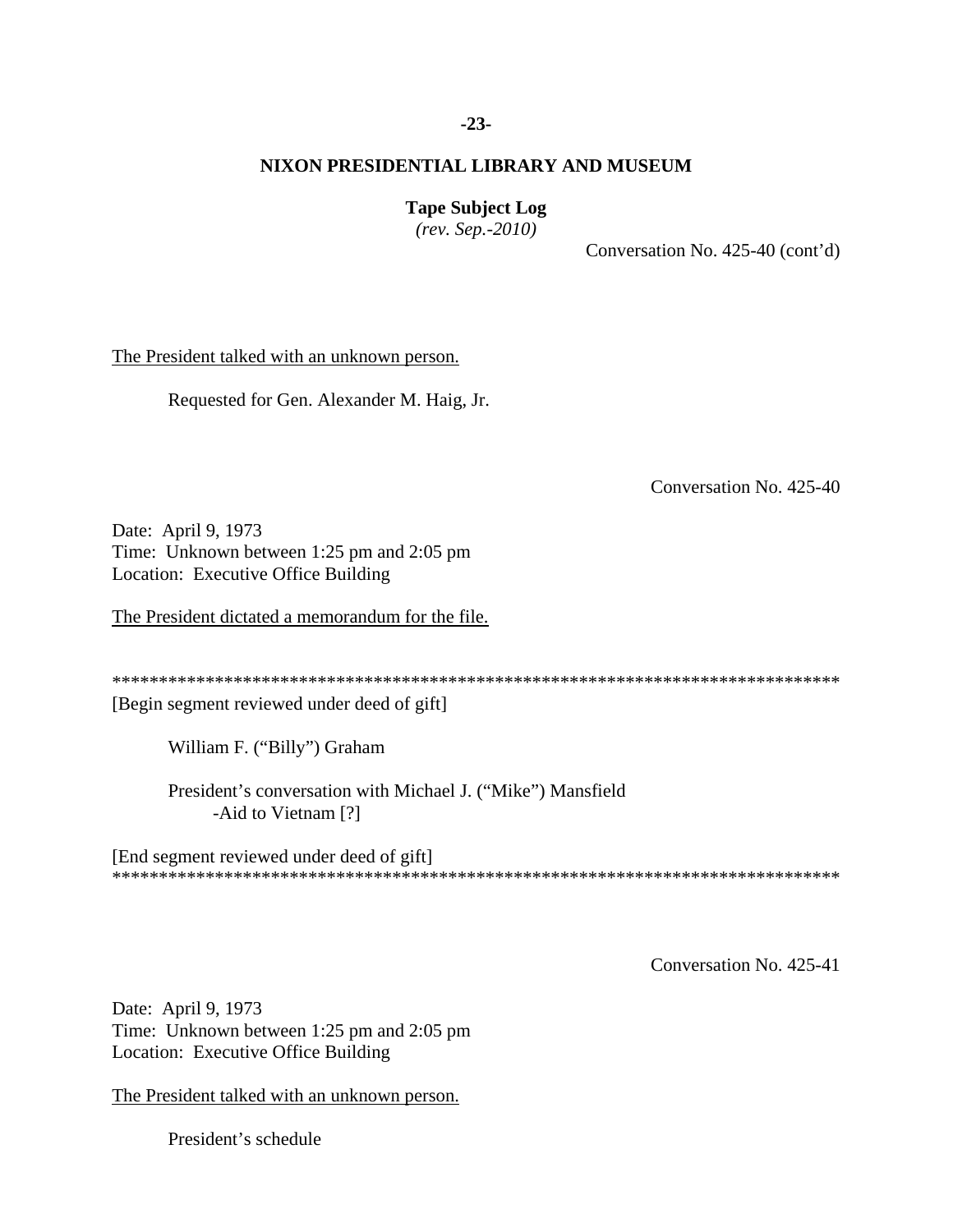## **-24-**

# **NIXON PRESIDENTIAL LIBRARY AND MUSEUM**

**Tape Subject Log**

*(rev. Sep.-2010)*

-Complication of something by President

Conversation No. 425-42

Date: April 9, 1973 Time: Unknown between 1:25 pm and 2:05 pm Location: Executive Office Building

The President talked with an unknown person.

President's schedule [?]

Conversation No. 425-43

Date: April 9, 1973 Time: Unknown between 1:25 pm and 2:05 pm Location: Executive Office Building

The President met with Manolo Sanchez.

\*\*\*\*\*\*\*\*\*\*\*\*\*\*\*\*\*\*\*\*\*\*\*\*\*\*\*\*\*\*\*\*\*\*\*\*\*\*\*\*\*\*\*\*\*\*\*\*\*\*\*\*\*\*\*\*\*\*\*\*\*\*\*\*\*\*\*\*\*\*\*\*\*\*\*\*\*\*

[Begin segment reviewed under deed of gift]

Matches

[End segment reviewed under deed of gift] \*\*\*\*\*\*\*\*\*\*\*\*\*\*\*\*\*\*\*\*\*\*\*\*\*\*\*\*\*\*\*\*\*\*\*\*\*\*\*\*\*\*\*\*\*\*\*\*\*\*\*\*\*\*\*\*\*\*\*\*\*\*\*\*\*\*\*\*\*\*\*\*\*\*\*\*\*\*

Sanchez left at an unknown time before 2:05 pm.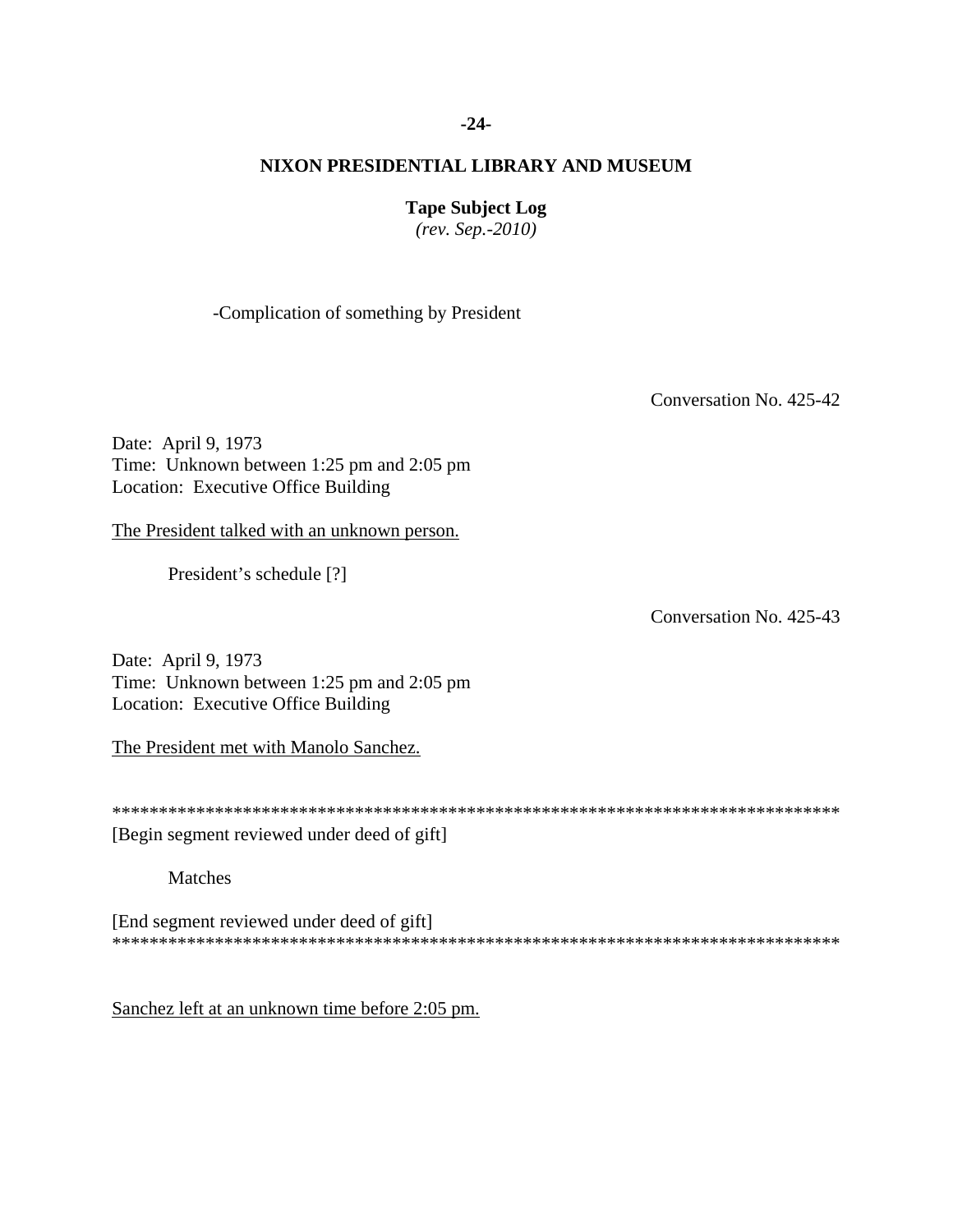# **-25-**

## **NIXON PRESIDENTIAL LIBRARY AND MUSEUM**

## **Tape Subject Log**

*(rev. Sep.-2010)*

Conversation No. 425-44 (cont'd)

Conversation No. 425-44

Date: April 9, 1973 Time: 2:05 pm - 6:33 p.m. Location: Executive Office Building

The President met with H. R. ("Bob") Haldeman.

Weather

John D. Ehrlichman [?]

John W. Dean, III [?]

White House taping system -Retention of national security related conversations -Disposal by Haldeman -Secret Service Locator -President's control -Telephones -Locations -Henry A. Kissinger -Camp David -Capability of recording phone conversations -Phone system -New phone system -Camp David -Operation of new system -Systematic disposal of tapes

Ehrlichman entered at 2:14 pm.

Problems -Economy -Watergate

Ehrlichman's schedule -Kissinger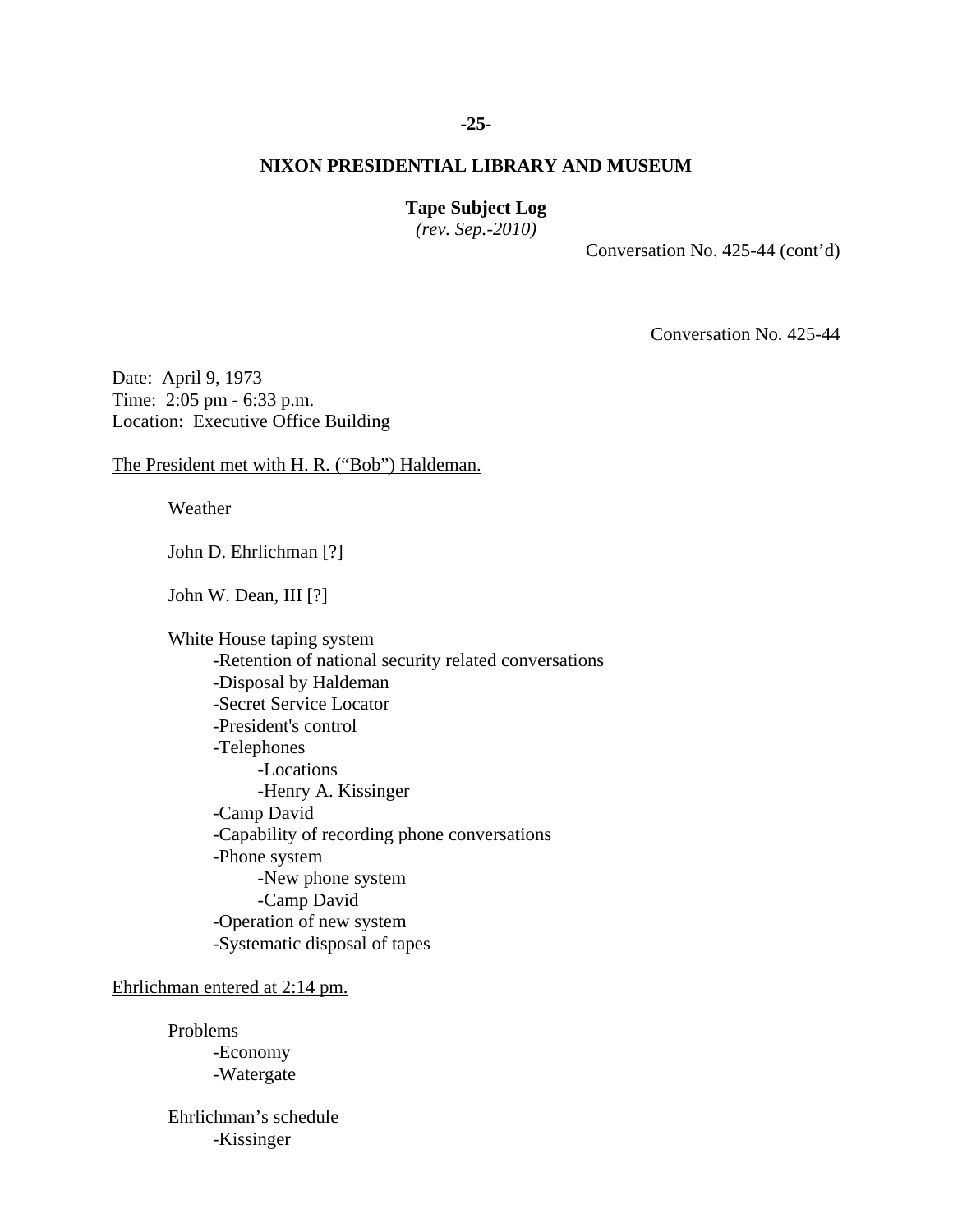## **Tape Subject Log**

*(rev. Sep.-2010)*

-participation

Conversation No. 425-44 (cont'd)

Economic issues -Meeting with Ehrlichman -Pierre Rinfret -Scheduling -Arthur F. Burns -Economic legislation -Timing -Herbert Stein, Roy L. Ash, John T. Dunlop, Peter M. Flanigan -Diversity of opinions -Laissez-faire -Controls -Food prices -Union of Soviet Socialist Republics [USSR] grain purchases -Purchase of crate space [?] -Kissinger -Effect of uncertainty -Effect on markets -Stock market -Agricultural market -President's schedule -George P. Shultz -Laissez-faire -Stein's view -Dunlop's view Phase III modification -Consumer Price Index [CPI] level -Previous meeting with President -Economists' predictions -Rising prices -Reasons -USSR grain purchases -World inflation -Energy crisis -International agriculture -Lumber -Bulge or delay factors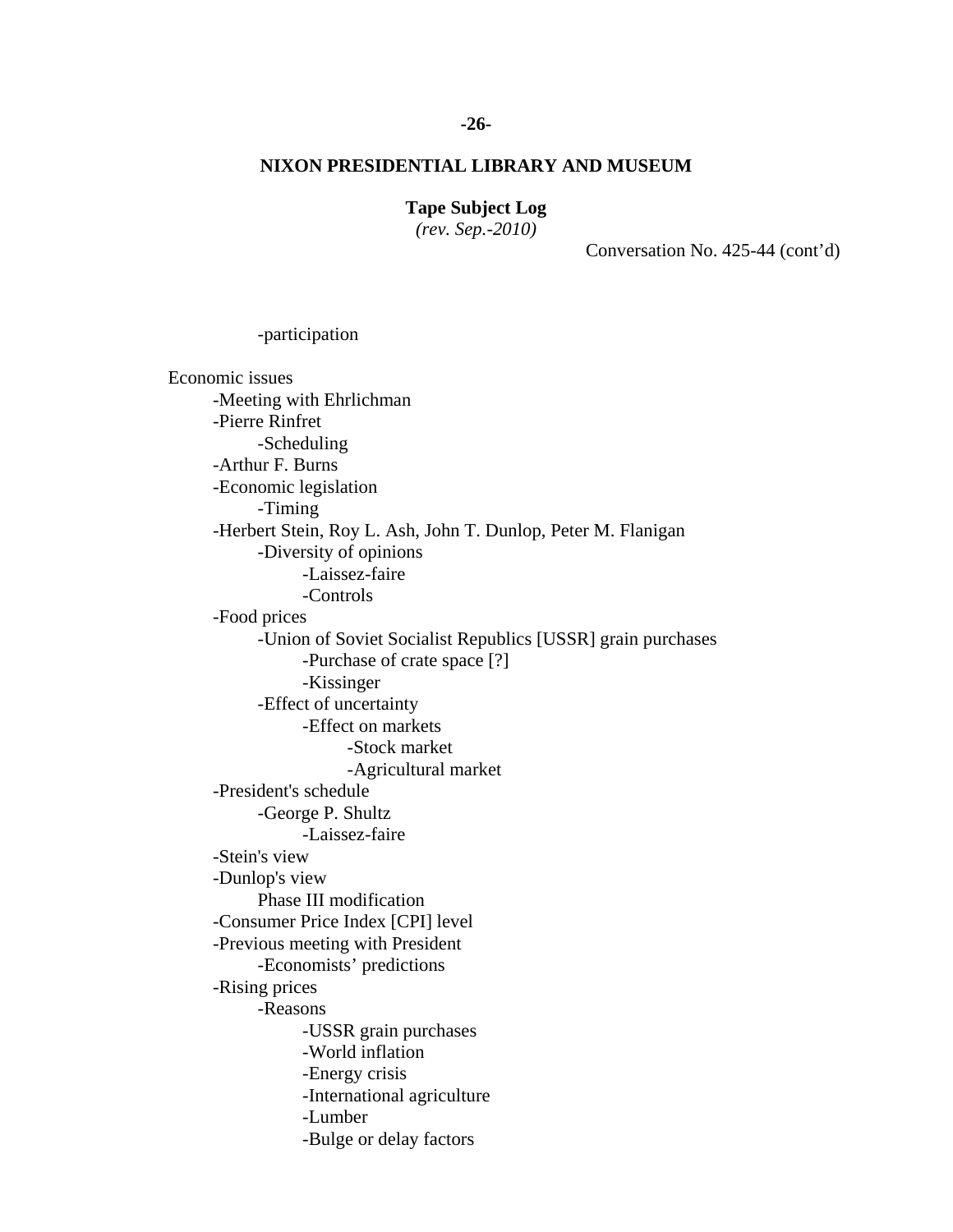**Tape Subject Log**

*(rev. Sep.-2010)*

Conversation No. 425-44 (cont'd)

-Corrections of Phase II -Tightening capacity -Forecasts -Austin H. Kiplinger's view -Economic boom -Effect of controls -Stein -Shultz -Hypothetical scenarios -Politics -State of Economy -Prosperity -Job creation -Food market -Forthcoming labor negotiations -Free markets -Government interference -Wages -Phase III -Phase IV -Freedom -Quotas -Industry -Construction -Health -Mediation groups -Productivity committee -Free Economy compared with controls -Prosperity -Potential for rising prices -Administration's response -Congress' role -Politics -Criticism

## Watergate

-Ehrlichman's conversation with Richard G. Kleindienst -Kleindienst's forthcoming testimony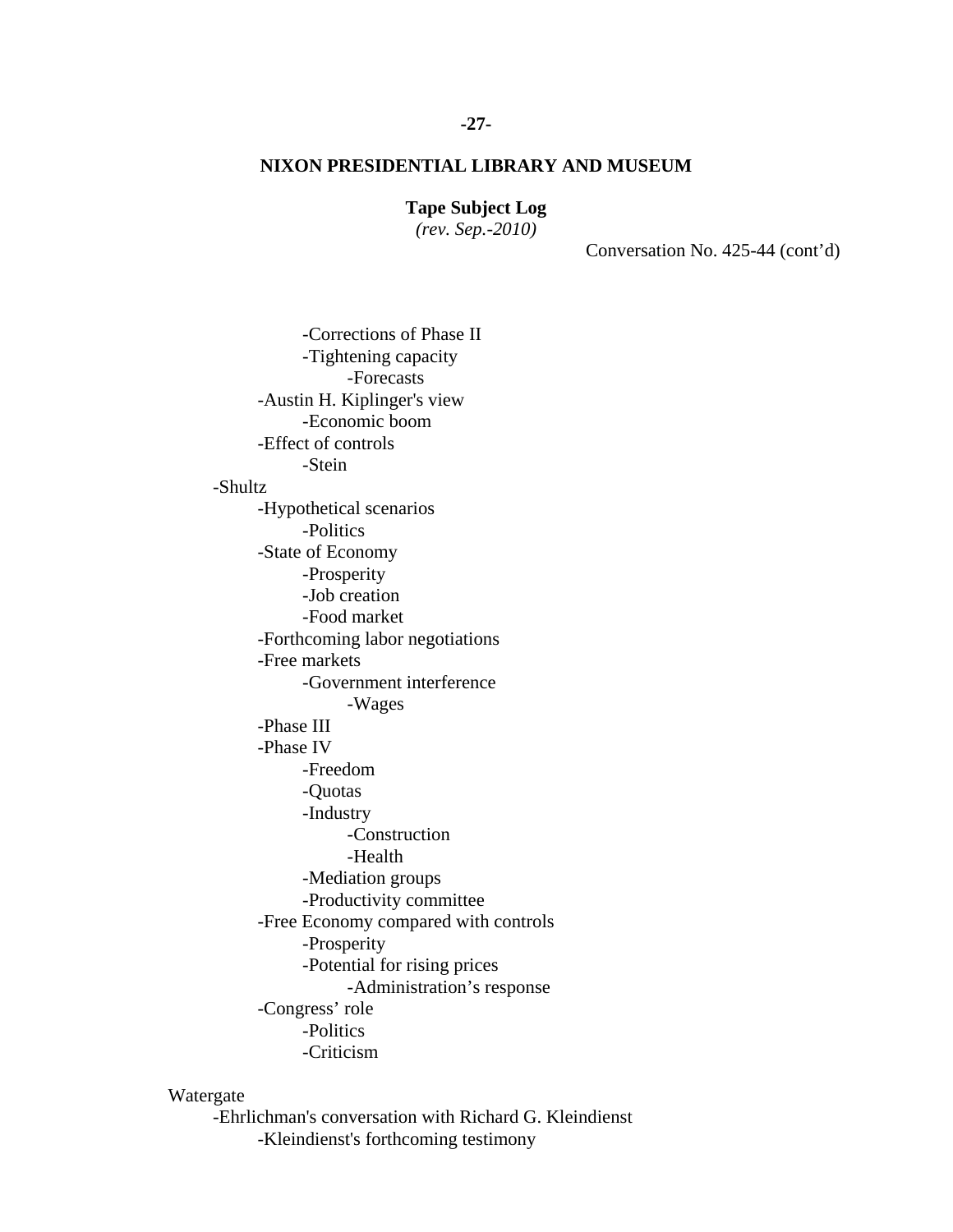# **Tape Subject Log**

*(rev. Sep.-2010)*

Conversation No. 425-44 (cont'd)

-Executive privilege -Richard A. Moore -Executive privilege -Separation of powers issue -President's rights -Exceptions -Sherman Adams -Dawson [First name unknown] -Quote from Dean Acheson -Samuel J. Ervin, Jr. -President's meeting with Michael J. "Mike" Mansfield -Ervin Committee Hearings -Ehrlichman -Executive privilege -John W. Dean, III -Federal Bureau of Investigation [FBI] -Televised hearings -Kissinger -Hearings at Blair House -Wrong-doing exception -Haldeman -Mansfield's report to Ervin -Hard lining -Ehrlichman's negotiations -Dean -Haldeman's desire to testify -Charges -Ehrlichman's conversation with Dean -Conversations -John N. Mitchell -Jeb S. Magruder -Desire for subpoena -Mitchell -Interest in Dean's grand jury appearance -Ehrlichman's talk with Leonard Garment -President's forthcoming contact with Garment -Dean -Executive privilege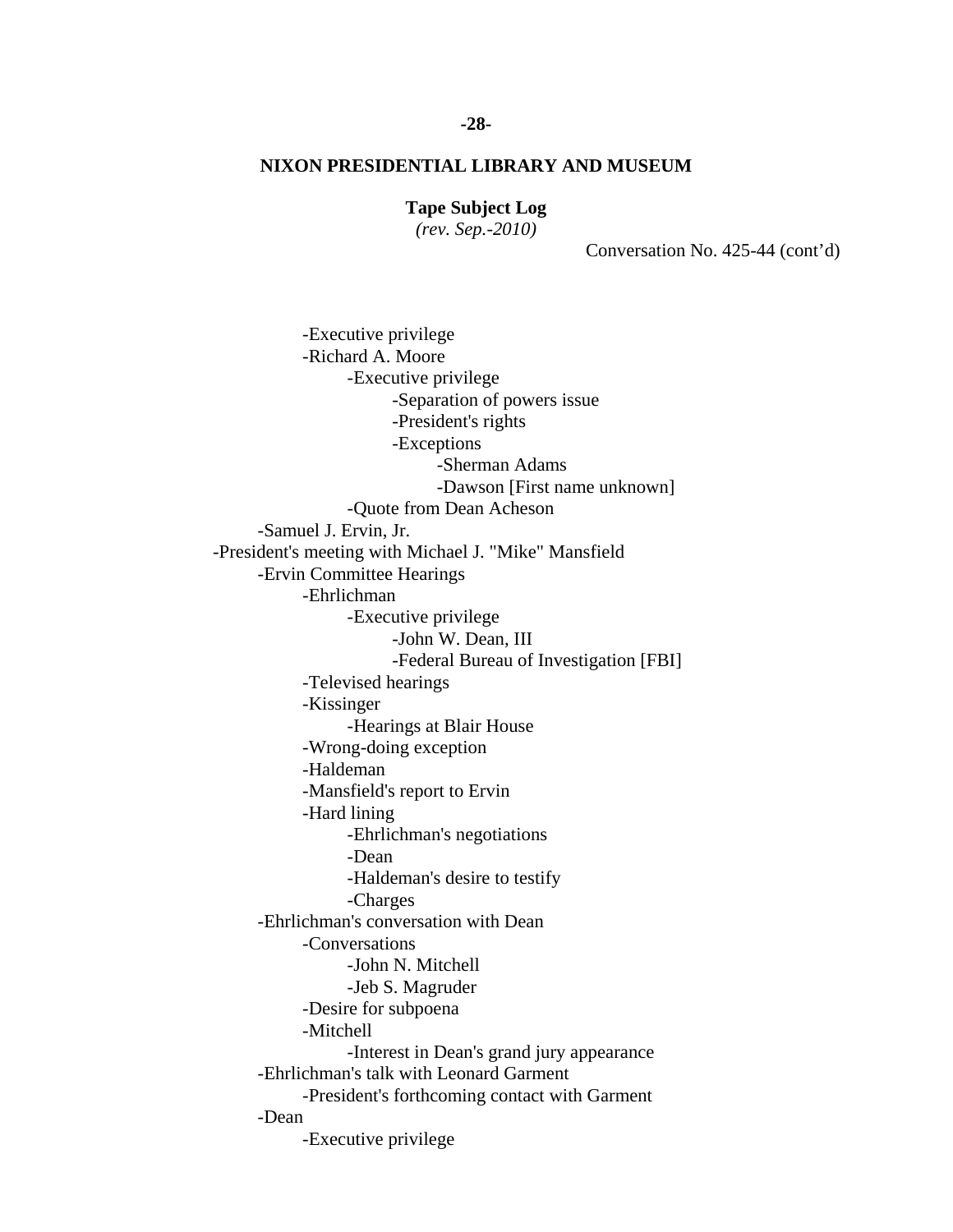**Tape Subject Log**

*(rev. Sep.-2010)*

Conversation No. 425-44 (cont'd)

-Brief by Office of Legal Counsel -Attorney-client -Legal problems -Work product -Ehrlichman's forthcoming meeting with Ervin -Dean's role in White House -Executive privilege -John N. Mitchell -Contact with White House -Moore -Paul L. O'Brien -Garment -Relationship with Garment -Mitchell's involvement -Lowell P. Weicker, Jr. -President's forthcoming contact -White House attitude toward Mitchell -Possible statement -Moore -President -Moore -Dean -Informing President -Knowledge of whole story -Ervin Committee -White House testimony -President's meeting with Mansfield -Pace of hearings -Moore's analysis -Timing of climax -Howard H. Baker, Jr. -Kleindienst's forthcoming testimony -Role and function of the Senate committee -Compared to Alger Hiss case -Newsworthiness -Executive privilege -Effects -Ervin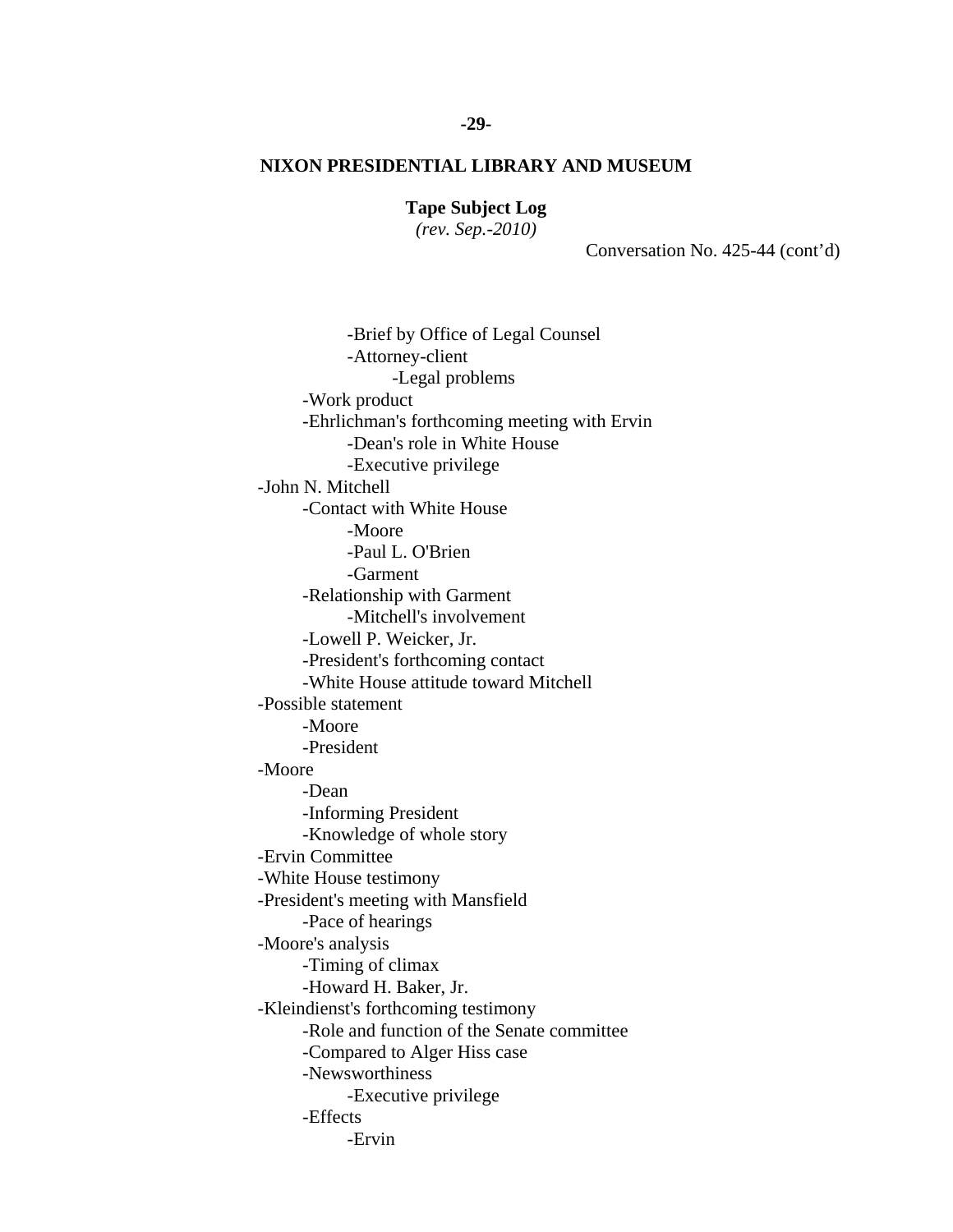## **Tape Subject Log**

*(rev. Sep.-2010)*

Conversation No. 425-44 (cont'd)

-Ehrlichman -Ehrlichman meeting with Ervin -Negotiations on forthcoming hearings -Baker -Procedures -Charles W. Colson's dinner with unknown man -Lie Detector Test suggested -Garment [?] -David Shapiro -Mitchell -View of situation -Garment's opinion

The President talked with the White House operator at 2:39 p.m.

[Conversation No. 425-44A]

[See Conversation No. 44-112]

[End of telephone conversation]

-Mitchell -State of mind -Ervin Committee -Money given to the Watergate burglars -Relationship with Dean -Dean's conversations with Ehrlichman about money -Requests for Ehrlichman to call Mitchell -Money -James W. McCord, Jr. -William O. Bittman -Ehrlichman's response -Cubans' lawyer, Henry B. Rothblatt -Knowledge -Money

Leonard Garment entered at 2:43 p.m.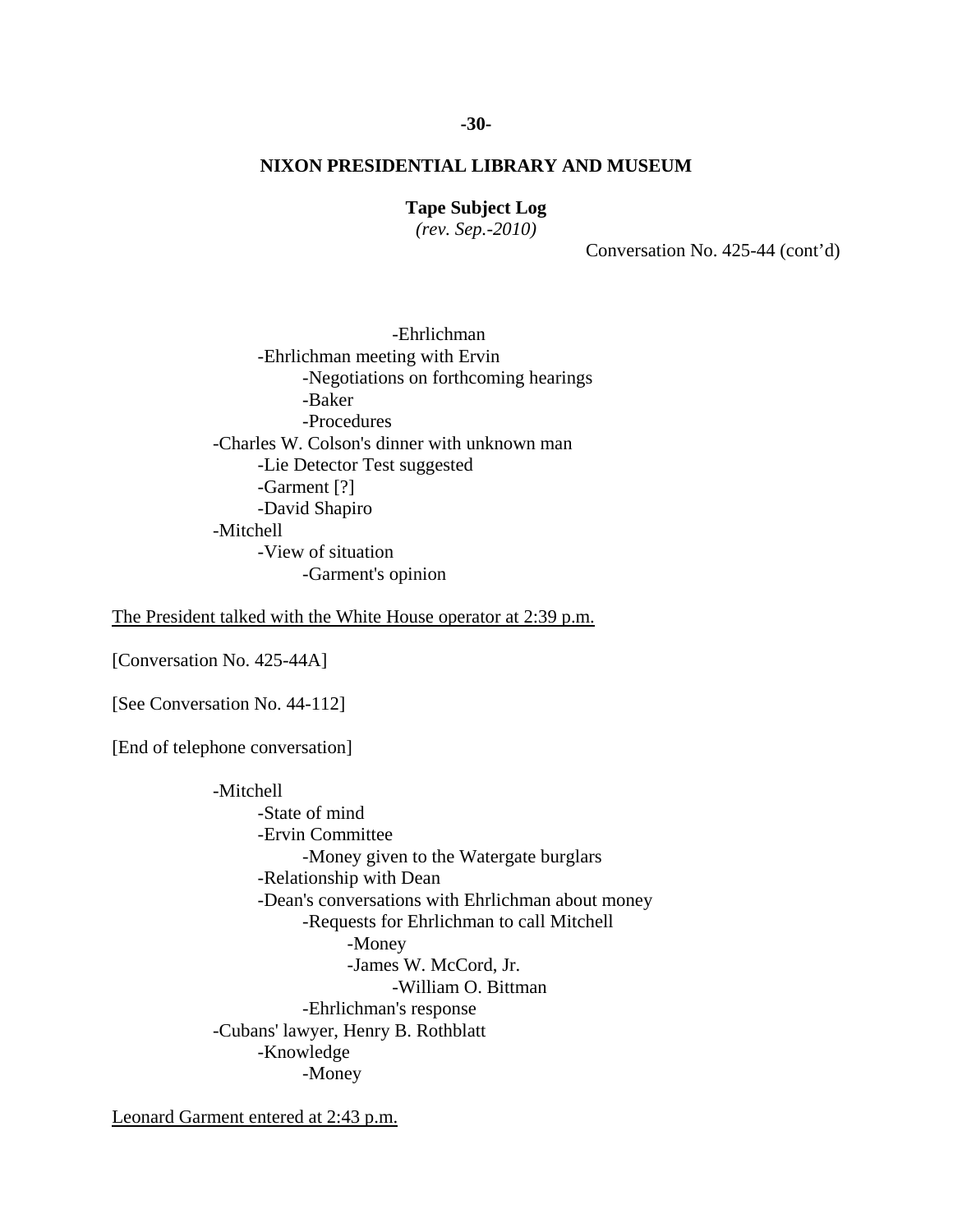## **-31-**

## **NIXON PRESIDENTIAL LIBRARY AND MUSEUM**

## **Tape Subject Log**

*(rev. Sep.-2010)*

Conversation No. 425-44 (cont'd)

Ehrlichman's economic meeting -Report -Burns -Shultz -Rinfret -Phase II -Controls -Effect on economy Watergate -Ehrlichman's conversation with Garment -Garment's role with Ervin Committee -Enforcement of ground rules -Ervin Committee's investigation of campaign activities -White House -Haldeman -Colson -Concern -Garment's analysis -Haldeman's statement -Negotiation -Hearsay evidence -White House strategy -Executive privilege -Weicker -White House cooperation -Howard Hughes -Magruder -Possible testimony -Mitchell -Involvement in Watergate -Dean -White House involvement in Watergate break-in -President, Colson, Haldeman -Ronald L. Ziegler's statement, June 22, 1972, regarding the -Committee to Re-elect the President [CRP] -Liddy

break-in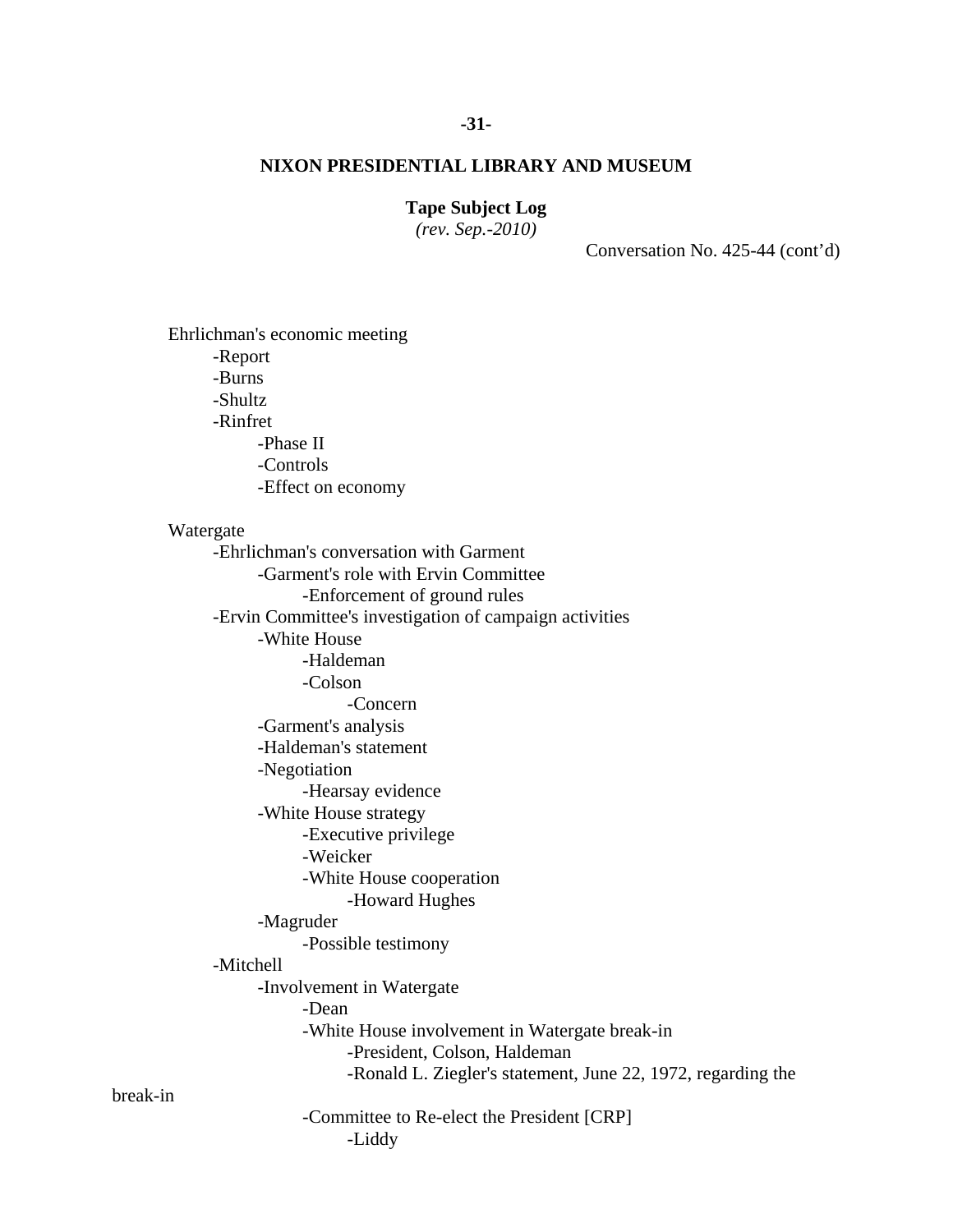## **Tape Subject Log**

*(rev. Sep.-2010)*

Conversation No. 425-44 (cont'd)

-Approval of plans -Vulnerability -Grand jury -Need for White House staff to believe -Magruder -Dean -Indictment -Mitchell -Magruder -Knowledge -White House goal -Colson -Haldeman -Dean -Possible developments -White House response -Mitchell -Grand jury -Magruder

Martha Mitchell

The President and Garment left at 3:00 pm.

Conversation No. 425-45

Date: April 9, 1973 Time: 6:43 pm - 7:47 pm Location: Executive Office Building

The President met with Henry A. Kissinger.

Foreign policy -Vietnam -US pressure -Prisoners of War [POWs]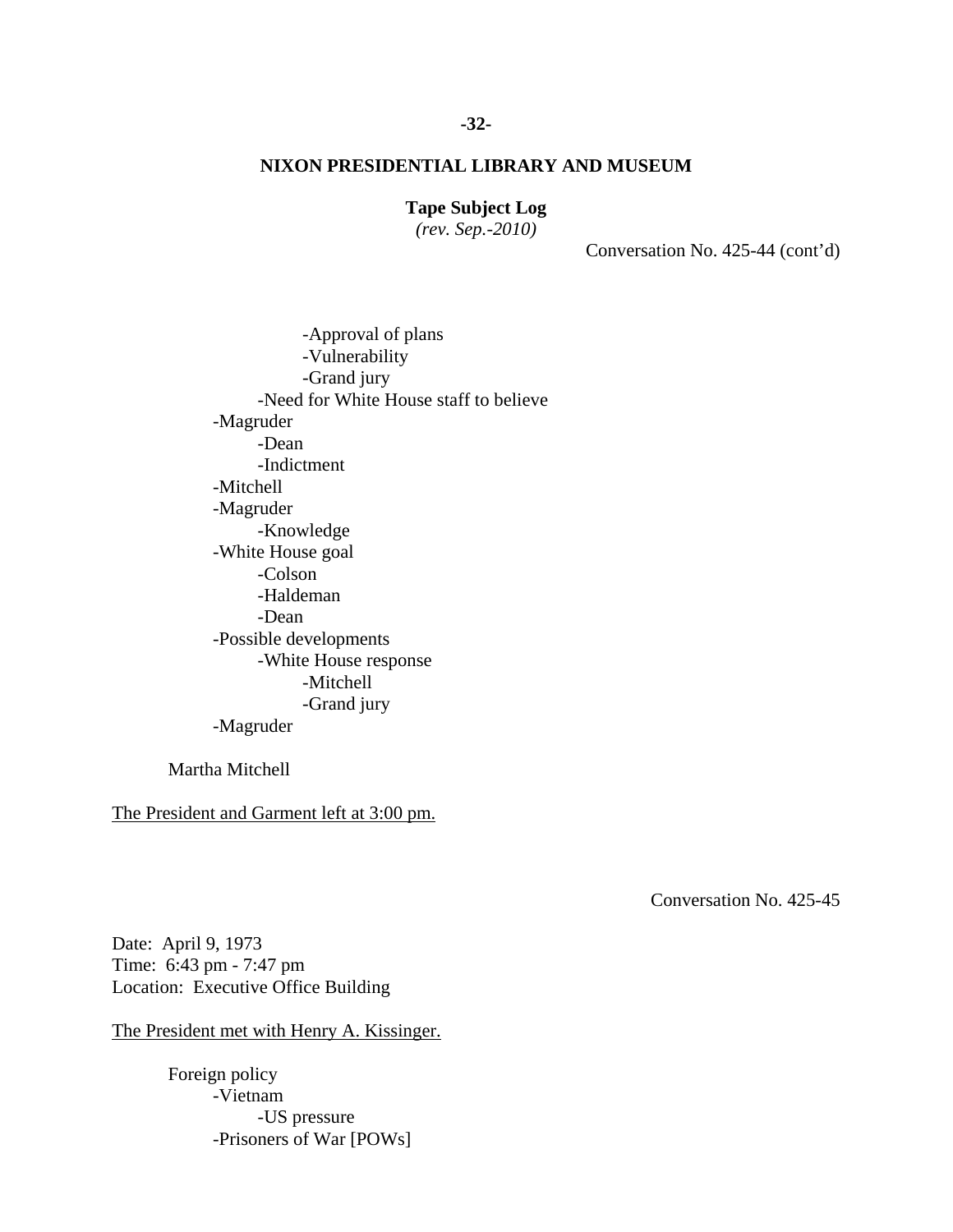**Tape Subject Log**

*(rev. Sep.-2010)*

Conversation No. 425-45 (cont'd)

-President's meeting with John B. Flynn -US Status -US public -Communists -Strength -Military -Economy -Belief -President's meetings with [James B. Stockdale] and Flynn -Aid -Soviet Union -War-making ability -Cambodia -Gen. Alexander M. Haig, Jr.'s cable -Blockade -US bombing -Demoralizing effect -President's Conversation with Michael J. ("Mike") Mansfield - People's Republic of China [PRC] -Kissinger's telephone call -Meeting on trade -Soviet Jewry -President's statement -Direct communication with Soviet Union -Ambassador [?] -Jacob K. Javits, Henry M. ("Scoop") Jackson, Abraham A. Ribicoff -President's schedule -Meeting with Congressional and Jewish leaders -Cambodia -Strategy for democracy -Effect on US -Compared with a democratic Vietnam -Supply lines -Ho Chi Minh Trail -Numbers of Khmer Rouge -Special assessment -Haig -Impact on Laos and Thailand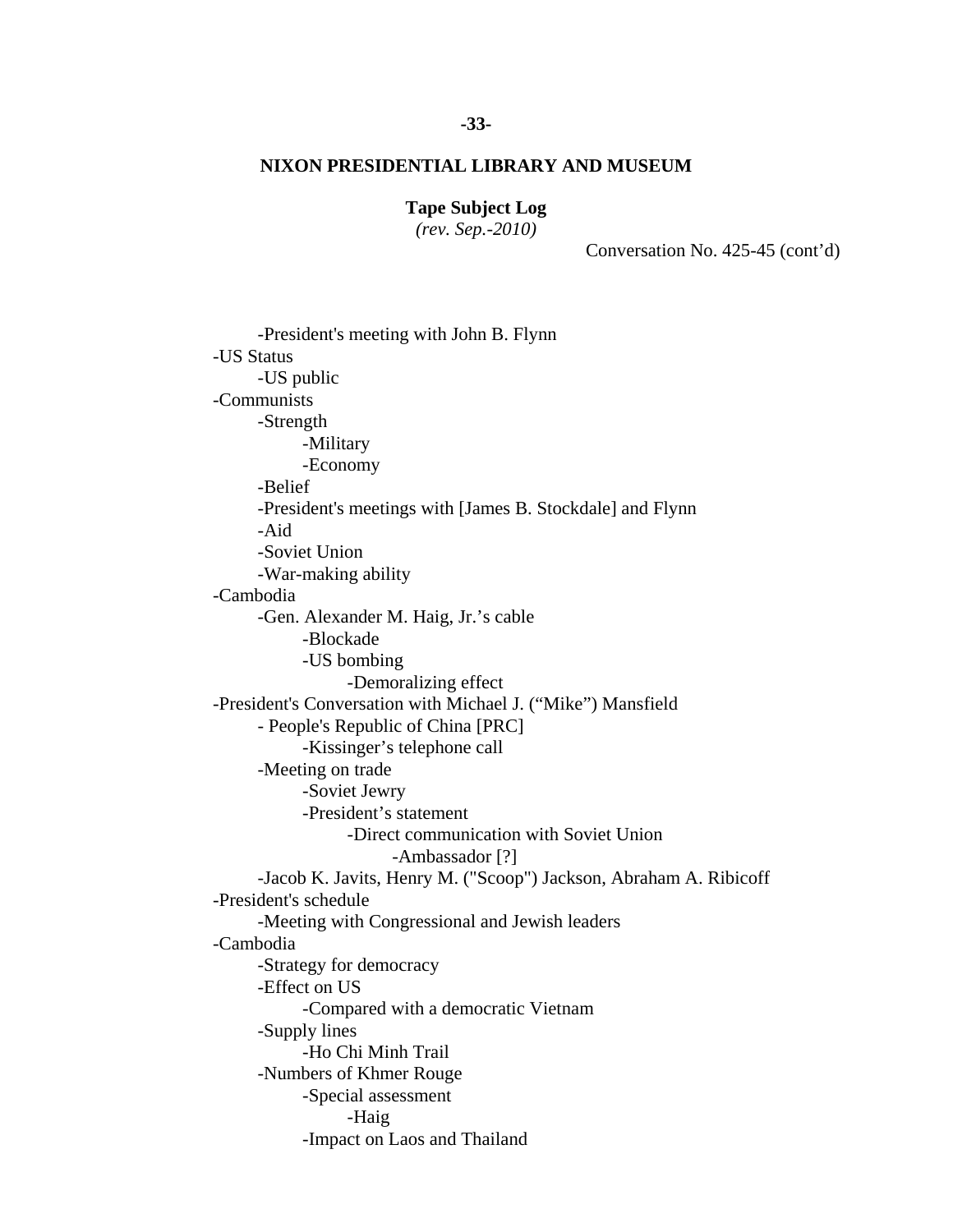## **Tape Subject Log**

*(rev. Sep.-2010)*

Conversation No. 425-45 (cont'd)

-Laos -Situation -Observance of agreement -Withdrawal -Re-training forces -Bombing strategy -North -Lyndon B. Johnson [?] position -US public opinion -President's opinion -Ho Chi Minh Trail -Major provocation -Flights

\*\*\*\*\*\*\*\*\*\*\*\*\*\*\*\*\*\*\*\*\*\*\*\*\*\*\*\*\*\*\*\*\*\*\*\*\*\*\*\*\*\*\*\*\*\*\*\*\*\*\*\*\*\*\*\*\*\*\*\*\*\*\*\*\*\*\*\*\*\*\*\*\*\*\*\*\*\*

BEGIN WITHDRAWN ITEM NO. 1 [National Security] [Duration: 38s]

## AIR OPERATIONS

## END WITHDRAWN ITEM NO. 1

\*\*\*\*\*\*\*\*\*\*\*\*\*\*\*\*\*\*\*\*\*\*\*\*\*\*\*\*\*\*\*\*\*\*\*\*\*\*\*\*\*\*\*\*\*\*\*\*\*\*\*\*\*\*\*\*\*\*\*\*\*\*\*\*\*\*\*\*\*\*\*\*\*\*\*\*\*\*

-Bombing -Metropolitan areas -Hiroshima [?] -US press reaction -Potential Effects -Criticism of President -Carpet bomber

US war policy -Preparedness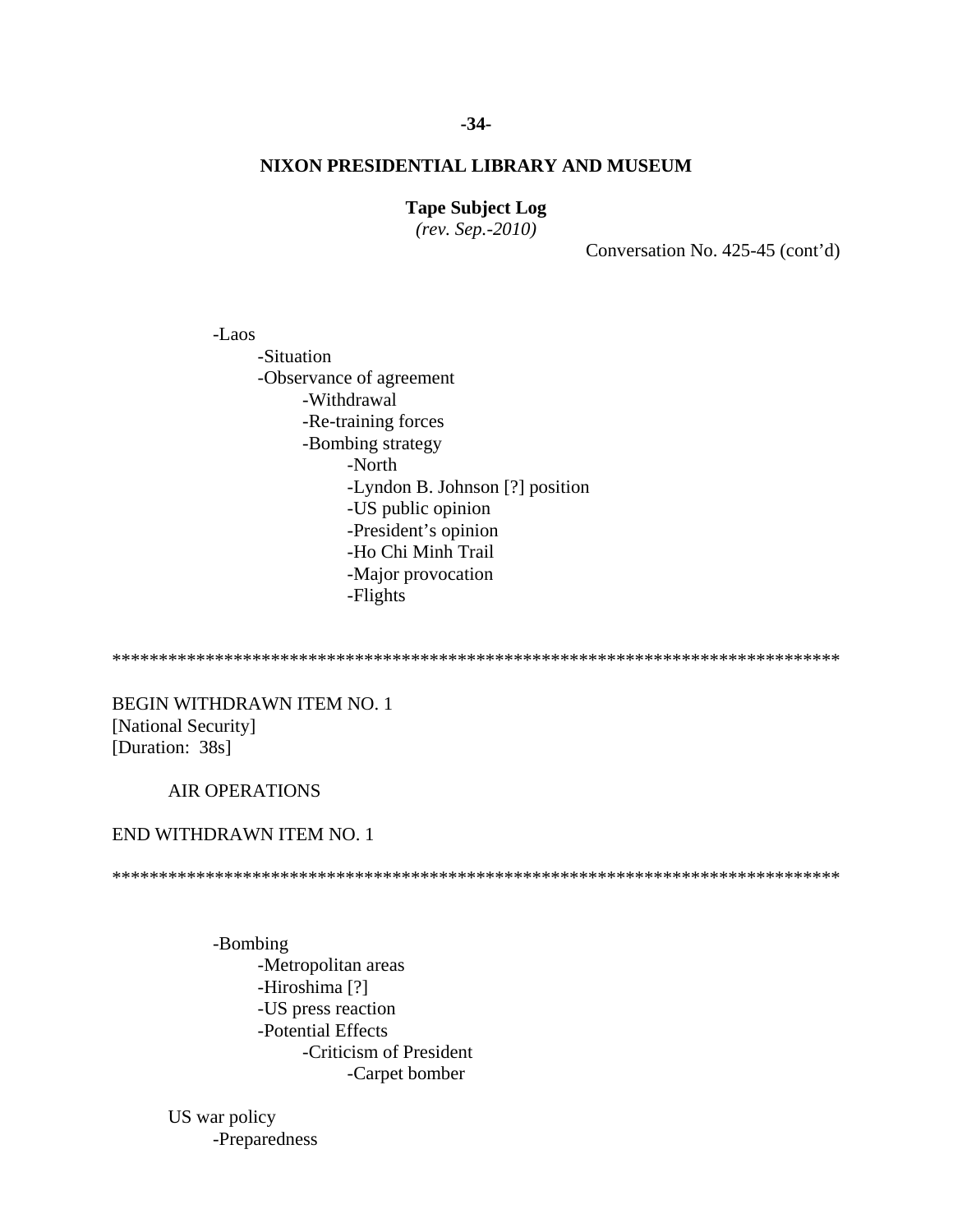## **Tape Subject Log**

*(rev. Sep.-2010)*

Conversation No. 425-45 (cont'd)

-Communism containment -Johnson's bombing halt in 1968 -Effect -Laos -Troop numbers -B-52s bombing -Melvin R. Laird  $-B-52s$ -Indo-China -Laird

\*\*\*\*\*\*\*\*\*\*\*\*\*\*\*\*\*\*\*\*\*\*\*\*\*\*\*\*\*\*\*\*\*\*\*\*\*\*\*\*\*\*\*\*\*\*\*\*\*\*\*\*\*\*\*\*\*\*\*\*\*\*\*\*\*\*\*\*\*\*\*\*\*\*\*\*\*\*

BEGIN WITHDRAWN ITEM NO. 2 [National Security] [Duration: 6s]

B-52s

## END WITHDRAWN ITEM NO. 2

\*\*\*\*\*\*\*\*\*\*\*\*\*\*\*\*\*\*\*\*\*\*\*\*\*\*\*\*\*\*\*\*\*\*\*\*\*\*\*\*\*\*\*\*\*\*\*\*\*\*\*\*\*\*\*\*\*\*\*\*\*\*\*\*\*\*\*\*\*\*\*\*\*\*\*\*\*\*

-President's summit meeting with USSR, 1972 -President's orders -Flights over North Vietnam -Possible aircraft loss -B-52 target -Effects in Laos -Cambodia -Increase B-52 bombings -Bombing -President's resolve -Press reaction -Ho Chi Minh Trail -Capability of South Vietnam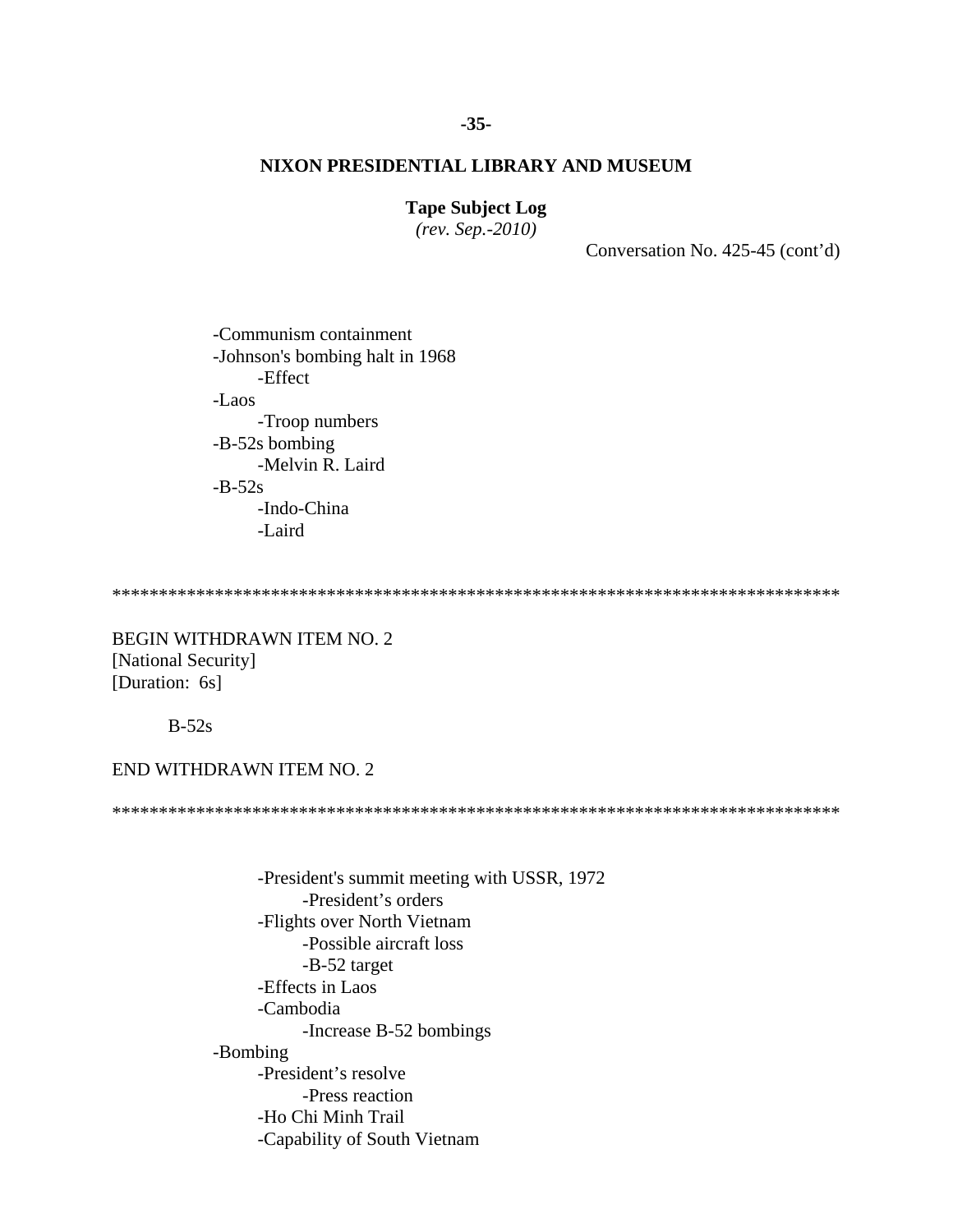## **Tape Subject Log**

*(rev. Sep.-2010)*

Conversation No. 425-45 (cont'd)

Laird -Ground support planes -Jets -Reports

White House personnel -Gen. Alexander M. Haig, Jr.'s recommendations -Emory C. Swank -Leonard Unger -Henry A. Byroade -Thailand -Unger -Pakistan -Robert C. Hill -Elliot L. Richardson -[unintelligible name] -Inside man -Kissinger's conversation with Hill -POW -Cambodia -Charles S. Whitehouse -Laos -Samuel D. Berger? -Swank -Adm. John S. McCain, Jr.'s recommendation -Gen. Richard G. Stilwell -Thailand -President's reaction -Sophistication -Swank -Unger, Swank

Cambodia

-Pace -Weather

Vietnam Cease-fire Agreement -Economic Aid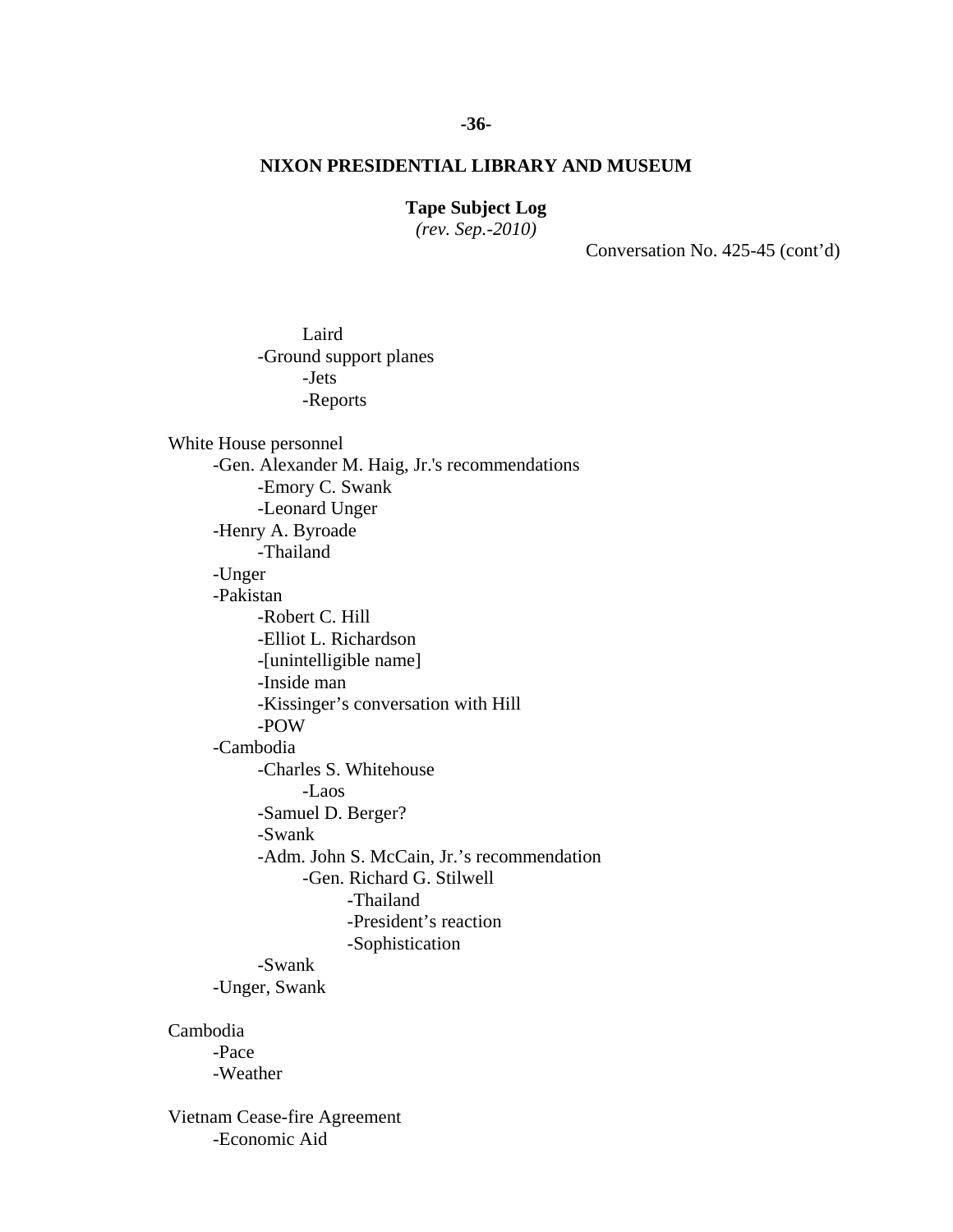## **-37-**

## **NIXON PRESIDENTIAL LIBRARY AND MUSEUM**

## **Tape Subject Log**

*(rev. Sep.-2010)*

Conversation No. 425-45 (cont'd)

-Economic Commission's Recommendation Published letter from White House -North Vietnamese Expectations -Canadian membership in International Commission of Control and Supervision

[ICCS]

-Influence on Military Situation -Hungary -Poland -Replacement of Canada -Norway -Brazil -Tunisia -Strength of left wing parties

Henry Kissinger's lunch with Armand de Borchegrave -Support for President -Anwar el-Sadat -Foreign policy views -Strong Europe

## Egypt

-Negotiations -Kissinger's vacation -Possible settlement -Problem -Soviet Union -Alternatives -Middle East confrontation -Possible war -Oil crisis -Impact on oil pipeline -Possible agreement with US -Same agreement with Egypt and Soviet Union -Interim agreement -Prospect for direct talks -Diffusion of situation -Answer to Egypt -Timing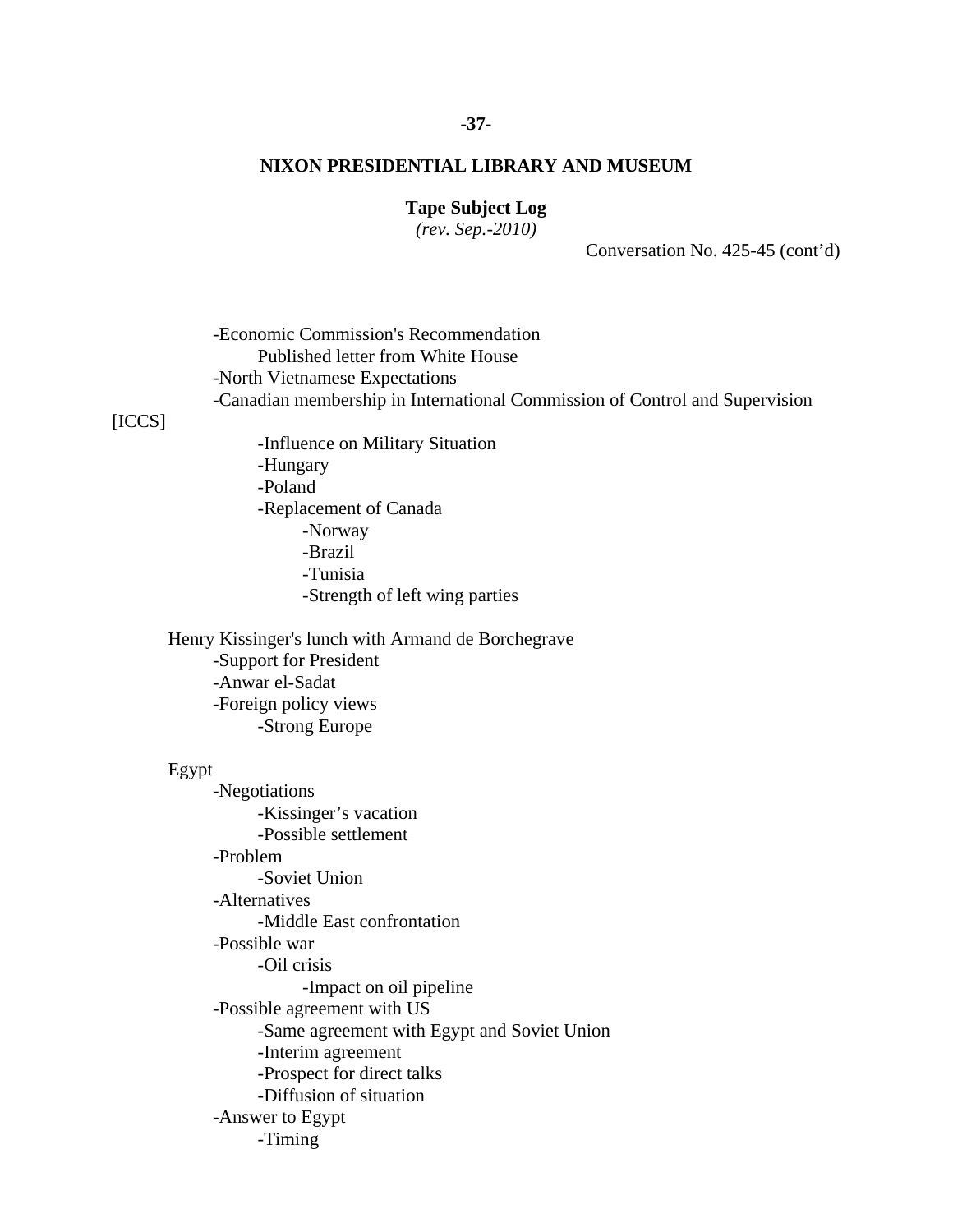# **Tape Subject Log**

*(rev. Sep.-2010)*

Conversation No. 425-45 (cont'd)

-Avoidance of oil crisis -Promise of additional meeting

President's meeting with Joseph J. Sisco -Sisco's career -Moscow -President's schedule -Meeting with Sisco and Kissinger -Message from Sadat -Ambassadorship to Soviet Union -Credit -Open post [?]

Treaty for the Prevention of Nuclear War -Europe's reaction -Great Britain -North Atlantic Treaty Organization [NATO] -Kissinger's maneuvering -Timing of Summit -Kissinger's conversation with Anatoly F. Dobrynin -Trade legislation -Priority -Agreements -Vietnam -Strategic Arms Limitations Treaty [SALT] -Nuclear agreement [?]

## PRC

-Chou En-Lai -Visit to US [?] -Advance team arrival -Mansfield's trip to PRC -President's meeting with Mansfield -Support for administration's policies -Responsibility for aid -Hostility -Norodom Sihanouk -Kissinger's reaction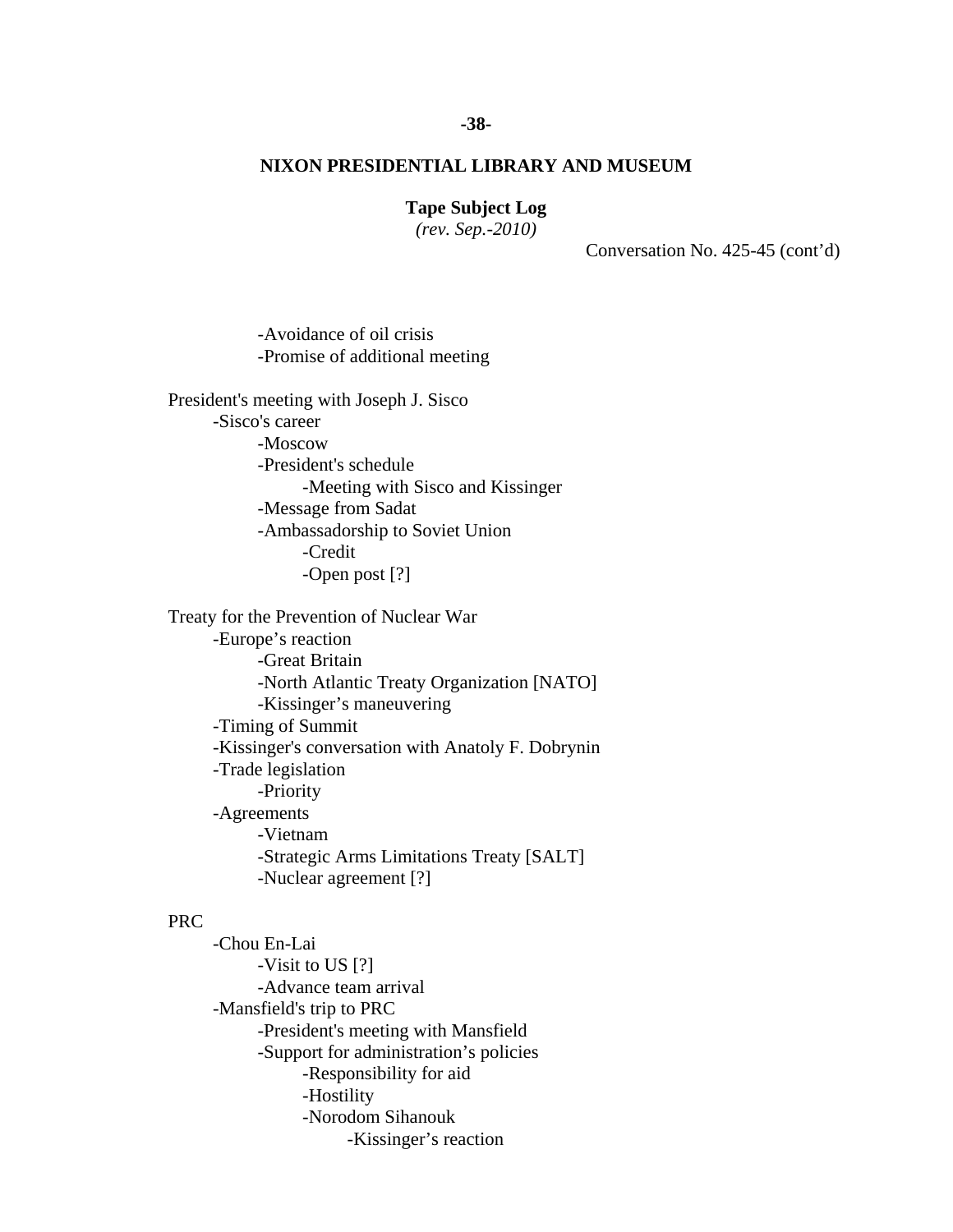# **Tape Subject Log**

*(rev. Sep.-2010)*

Conversation No. 425-45 (cont'd)

-Bipartisan Delegation -Political strategy -Delegation compared to individual leader -Edward M. ("Ted") Kennedy -Vice President Spiro T. Agnew -Nelson A. Rockefeller -Ronald W. Reagan

Vietnam settlement -History of President's policy -Troop withdrawal -Cambodia -Laos -President's prediction -Election -Cambodia -Possible fate -South Vietnam -Vietnamization Withdrawal of US troops -B-52s in Laos in 1970 -National Security Council [NSC] meetings -Targets -Strike delivery -Characteristics of US bombers, fighter-bombers -Compared to B-17s, B-19s -Design for nuclear bomb -Tactical support -Weather restrictions -Unknown man -Commander-in-Chief, Pacific [CINPAC] -Opposition to bombing in Cambodia -Withdrawal of US troops in Thailand -Parochialism [?] -Robert S. McNamara -Laird -Promise of job -Richardson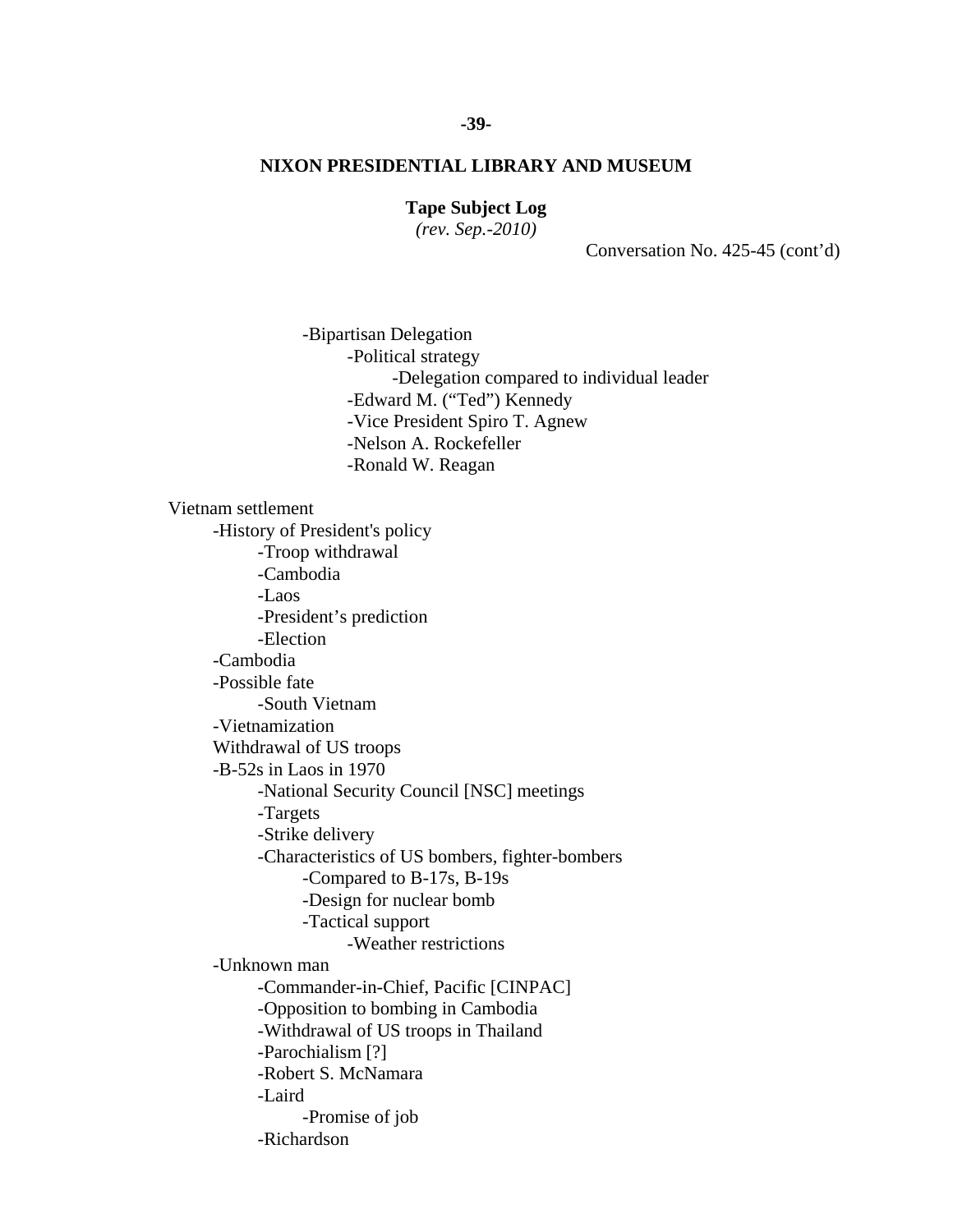## **-40-**

## **NIXON PRESIDENTIAL LIBRARY AND MUSEUM**

## **Tape Subject Log**

*(rev. Sep.-2010)*

Conversation No. 425-45 (cont'd)

-William P. Clements, Jr. President's role in history -Lonely battle -Character of US -Allies -Vindication -Content of possible speeches by President -Television [TV] -Turning point -Maintenance of patriotism -President's critics -Compared to US opponents to US membership in League of Nations -Foreign policy -Questioning of President's authority -Challenge -President's electoral victory margin -Alger Hiss case -Intellectual opposition -Wants -Communist world -Unilateral disarmament -Feelings toward President and "Middle America" -Dislike, lack of trust, uncomfortableness -Eastern liberal Establishment -President -Football -Compared to John F. Kennedy -Thoughtfulness -Domestic program -New Deal -Spending -Turmoil -Compared to President -Relations with PRC, USSR -Vietnam settlement -Undermining authority -Watergate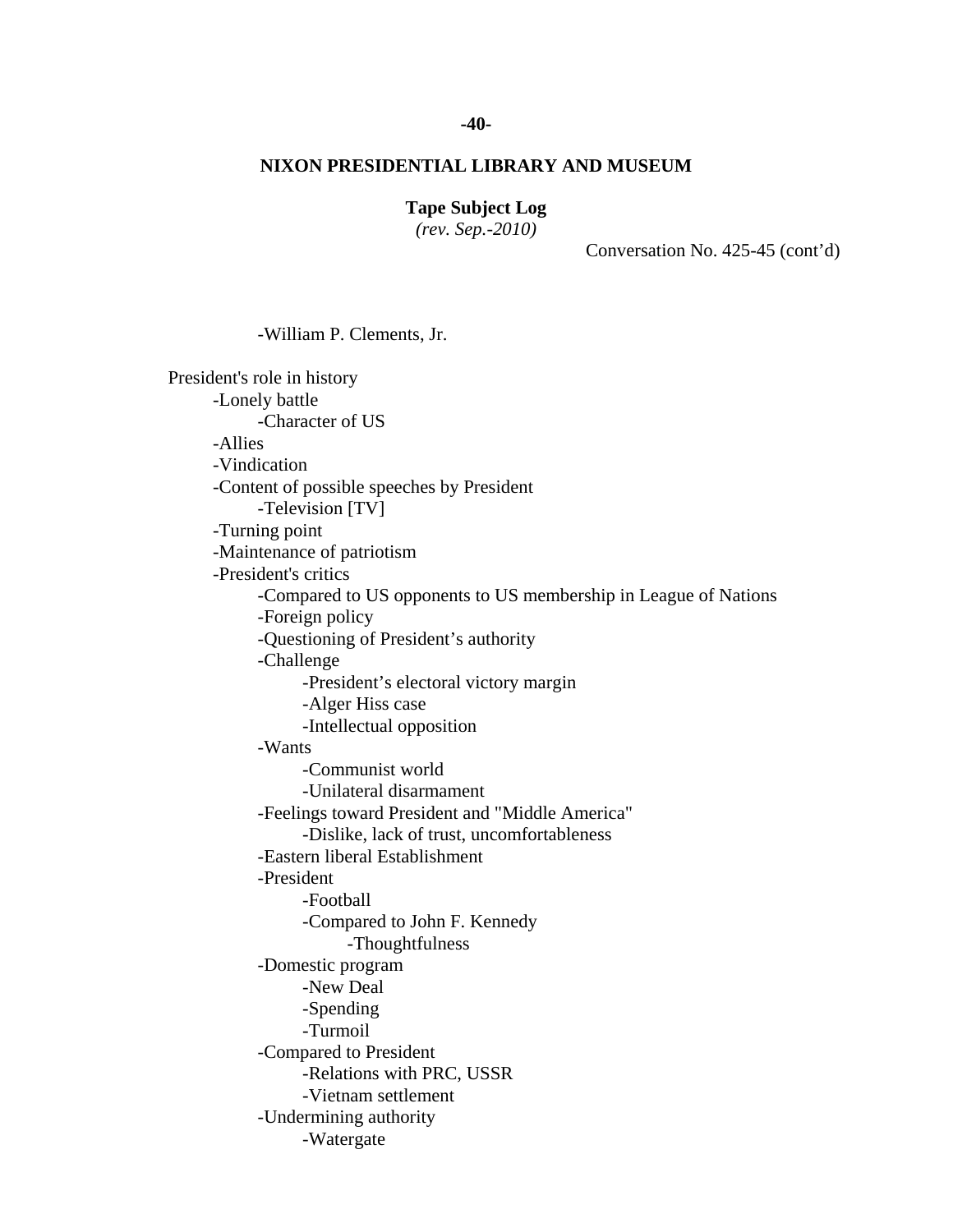## **Tape Subject Log**

*(rev. Sep.-2010)*

Conversation No. 425-45 (cont'd)

-Vietnam settlement -Nguyen Van Thieu -Democrats -Southern compared with liberal -John C. Stennis -James E. ("Jimmy") Carter -Gale W. McGee [?] -Jackson -Republicans

#### Watergate

-Charles H. Percy -Attack on H. R. ("Bob") Haldeman -Knowledge -Lack of evidence -Haldeman's conversation with Kissinger -Meeting with Cabinet and White House Staff -Haldeman -Possible testimony before Ervin Committee -White House Staff testimony -Possible departure -Percy and Lowell P. Weicker, Jr. -Position of staff -Donald H. Segretti -Intelligence operations -Segretti -Dwight L. Chapin -Percy -Statement -Compared to Sherman Adams -Percy -John D. Ehrlichman -Possible briefing -Possible testimony before Ervin Committee -John N. Mitchell -Involvement -Jeb Stuart Magruder -Martha B. Mitchell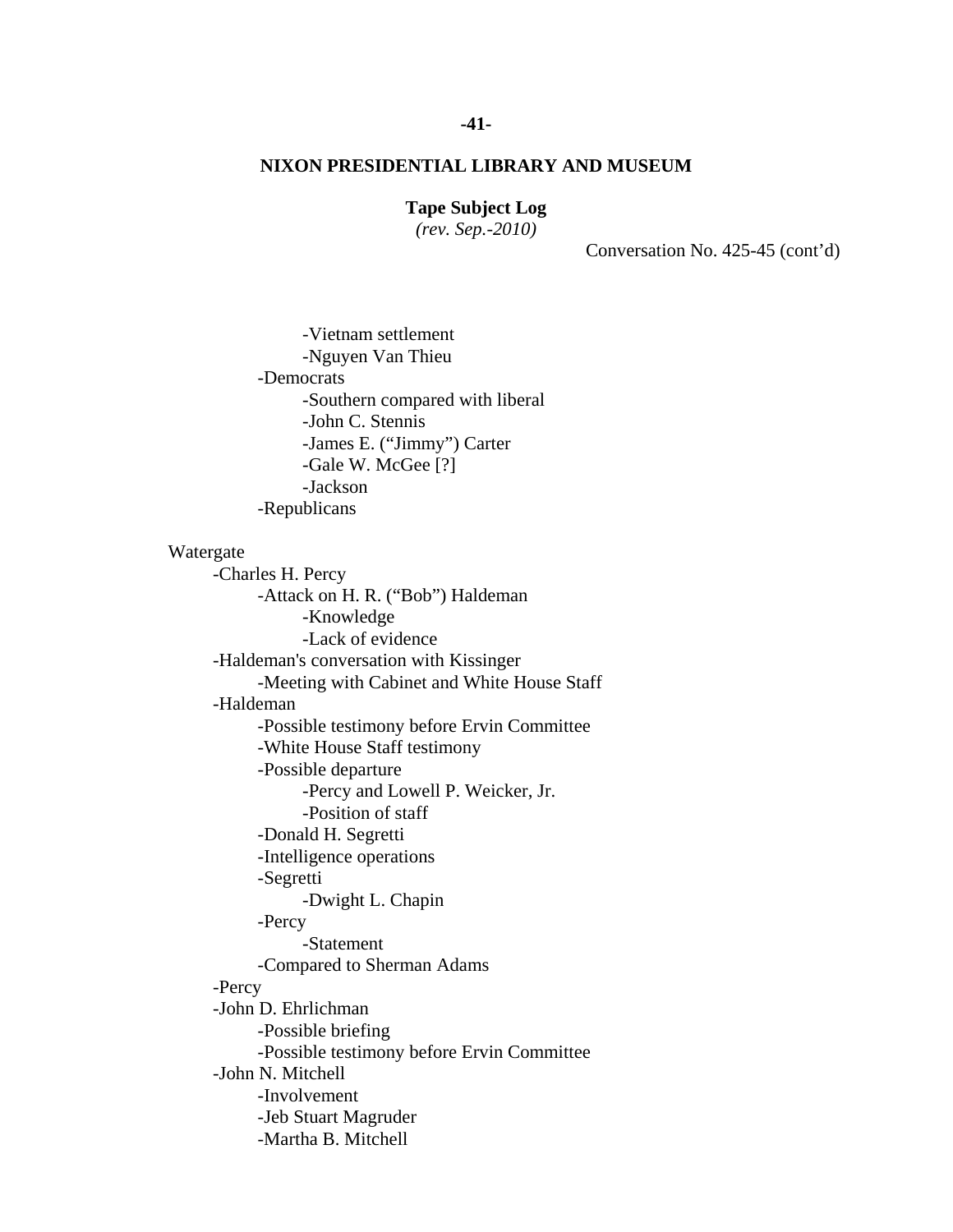## **-42-**

## **NIXON PRESIDENTIAL LIBRARY AND MUSEUM**

# **Tape Subject Log**

*(rev. Sep.-2010)*

Conversation No. 425-45 (cont'd)

-Possible statement -Magruder -Haldeman's involvement -Supervision by Mitchell -Knowledge -Security operation for the Committee to Re-elect the President -Bugging -By Democrats -Prevalence -Nelson A. Rockefeller -Al Marshall's conversation with Kissinger -Magruder -Haldeman's responsibility -Compared with Kissinger's responsibility for Morton H. Halperin -Daniel Ellsberg -Halperin -Haldeman -Magruder -Mitchell -Bugging of Democratic National Committee [DNC] -Placement of Magruder -President's belief -Decision -President's opponents -Reputation -Mitchell -Possible statement -Haldeman -Effects on presidency -Mitchell -Legal advice -Richard G. Kleindienst -Ehrlichman -L. Patrick Gray, III -Raw Federal Bureau of Investigation [FBI] files -John W. Dean, III -Investigation -Dean's presence during interview of accused persons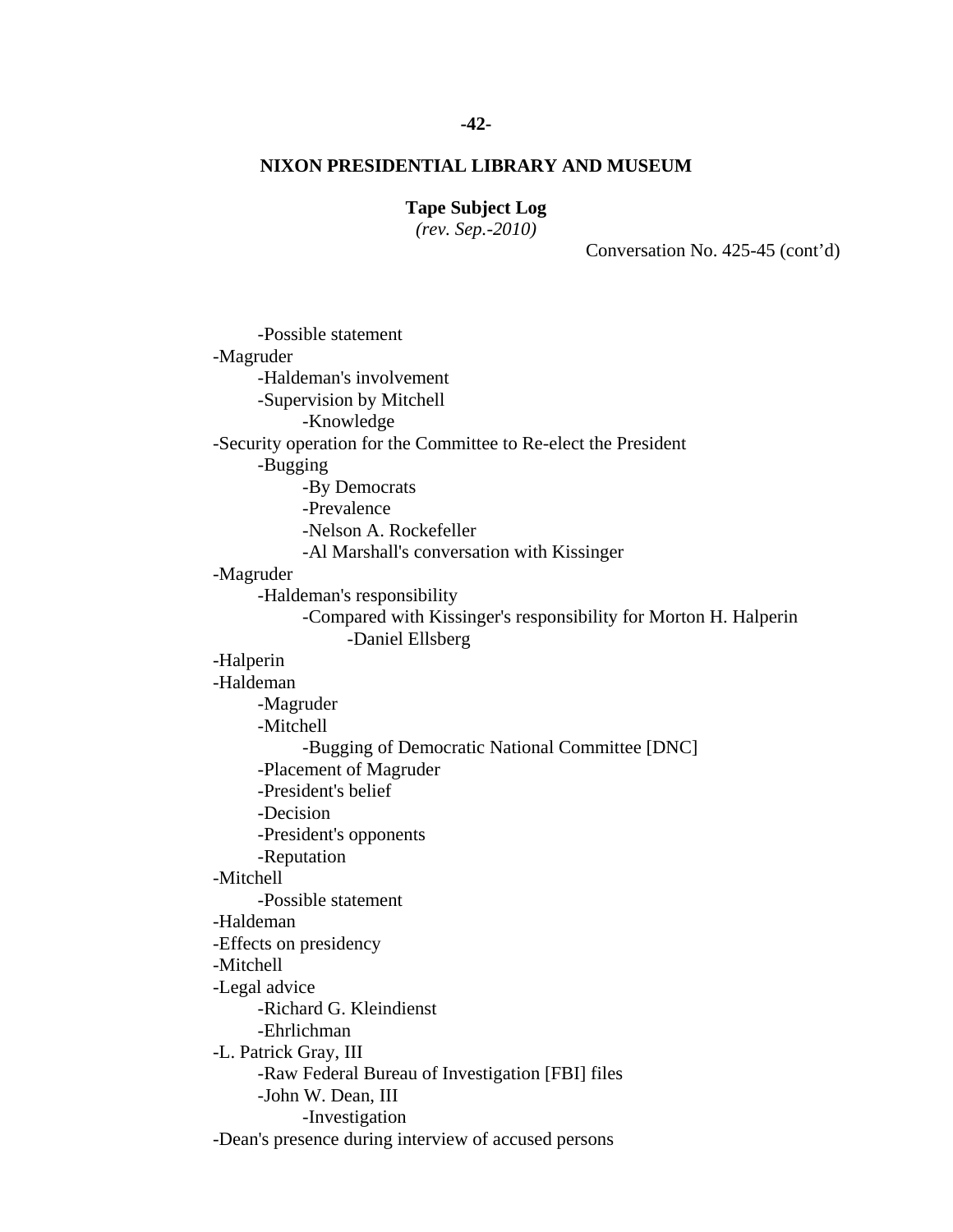## **Tape Subject Log**

*(rev. Sep.-2010)*

Conversation No. 425-45 (cont'd)

## -Purpose

White House personnel -Support for President's policies -Kissinger -Charles W. Colson -Doctrinaire tendencies -Haldeman -Loyalty -Handling of job

Watergate -Senate investigation -Ervin Committee -Blair House meeting President's accomplishment -1972 election -Foreign policy -Vietnam -PRC -USSR -Europe -Japan -Middle East -Cuba -Domestic policy -Riots -Crime -Budget -Boom economy -Fluctuations in free economy -Watergate -Compared with Laos -PRC announcement -Timing -Difficulty in taking offensive -Public conscience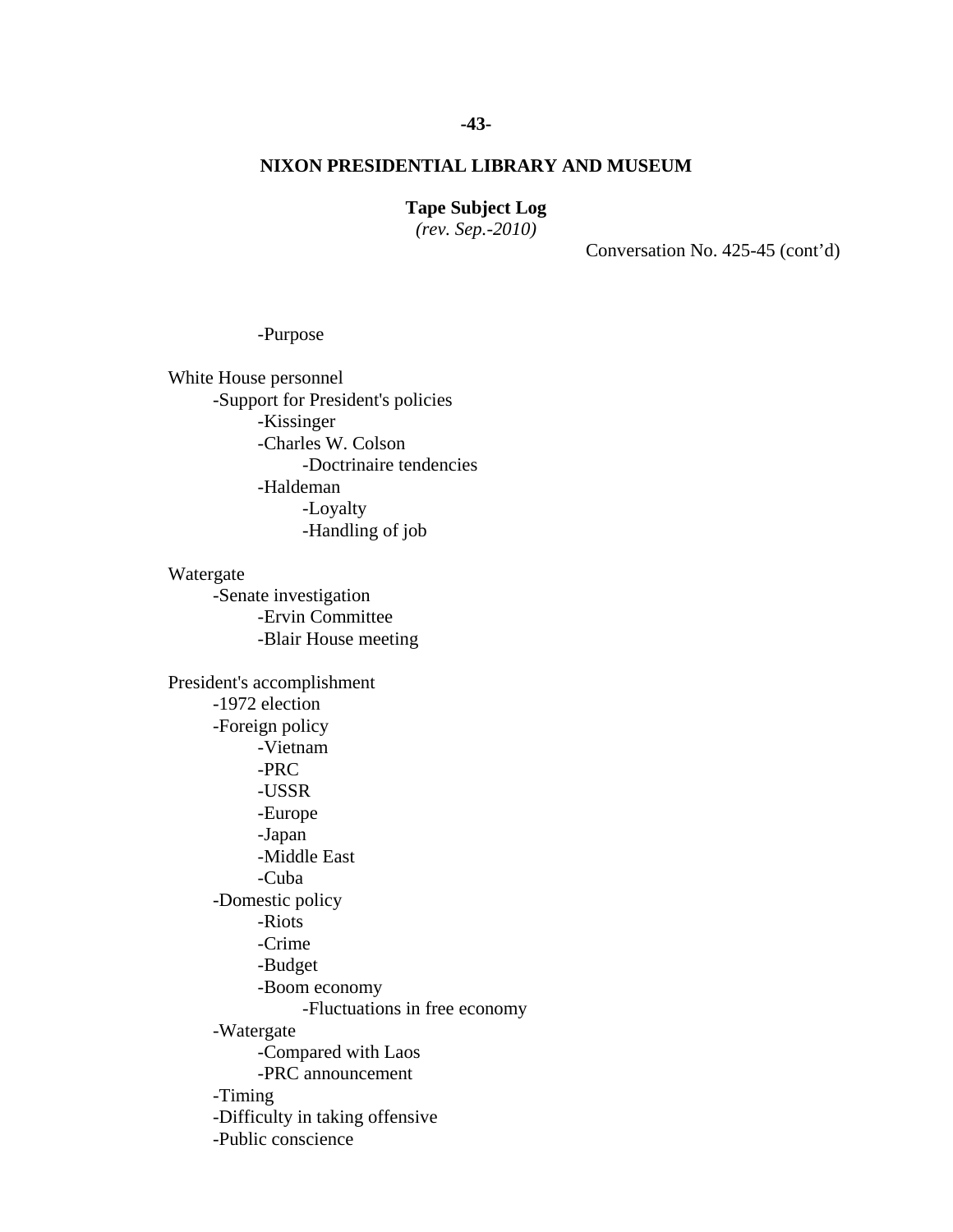## **Tape Subject Log**

*(rev. Sep.-2010)*

Conversation No. 425-45 (cont'd)

Kissinger's plan -Cambodia -ICCS

Kissinger left at 7:47 pm.

Conversation No. 425-46

Date: April 9, 1973 Time: 7:48 pm - 7:50 pm Location: Executive Office Building

The President met with David C. Hoopes.

President's schedule -Bacon and eggs

Hoopes left at 7:50 am.

Conversation No. 425-47

Conversation No. 425-48

Date: April 9, 1973 Time: 7:55 pm - 8:07 pm Location: Executive Office Building

The President talked with John D. Ehrlichman.

[See also Conversation No. 44-115]

Date: April 9, 1973 Time: 8:21 pm - 8:23 pm Location: Executive Office Building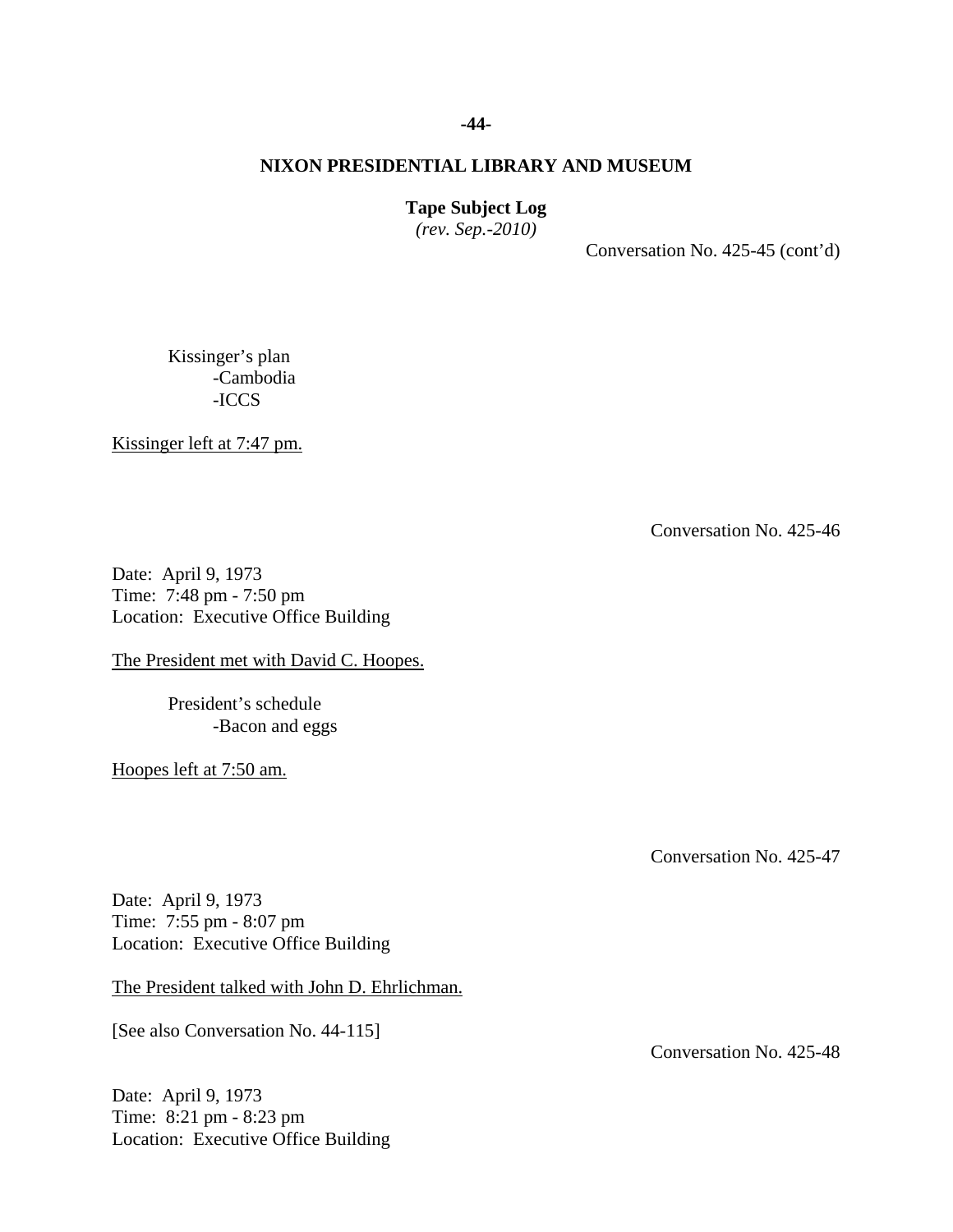## **-45-**

## **NIXON PRESIDENTIAL LIBRARY AND MUSEUM**

## **Tape Subject Log**

*(rev. Sep.-2010)*

The President talked with John D. Ehrlichman.

[See also Conversation No. 44-117]

Conversation No. 425-49

Date: April 9, 1973 Time: Unknown between 8:23 pm and 9:01 pm Location: Executive Office Building

The President met with Manolo Sanchez.

| <b><i>COMPANY</i></b> |
|-----------------------|
|-----------------------|

[Begin segment reviewed under deed of gift]

Expression of thanks [?]

Request [?]

[End segment reviewed under deed of gift] \*\*\*\*\*\*\*\*\*\*\*\*\*\*\*\*\*\*\*\*\*\*\*\*\*\*\*\*\*\*\*\*\*\*\*\*\*\*\*\*\*\*\*\*\*\*\*\*\*\*\*\*\*\*\*\*\*\*\*\*\*\*\*\*\*\*\*\*\*\*\*\*\*\*\*\*\*\*

Sanchez left at an unknown time before 9:01 pm.

Conversation No. 425-50

Date: April 9, 1973 Time: 9:01 pm - 9:02 pm Location: Executive Office Building

The President talked with Julie Nixon Eisenhower.